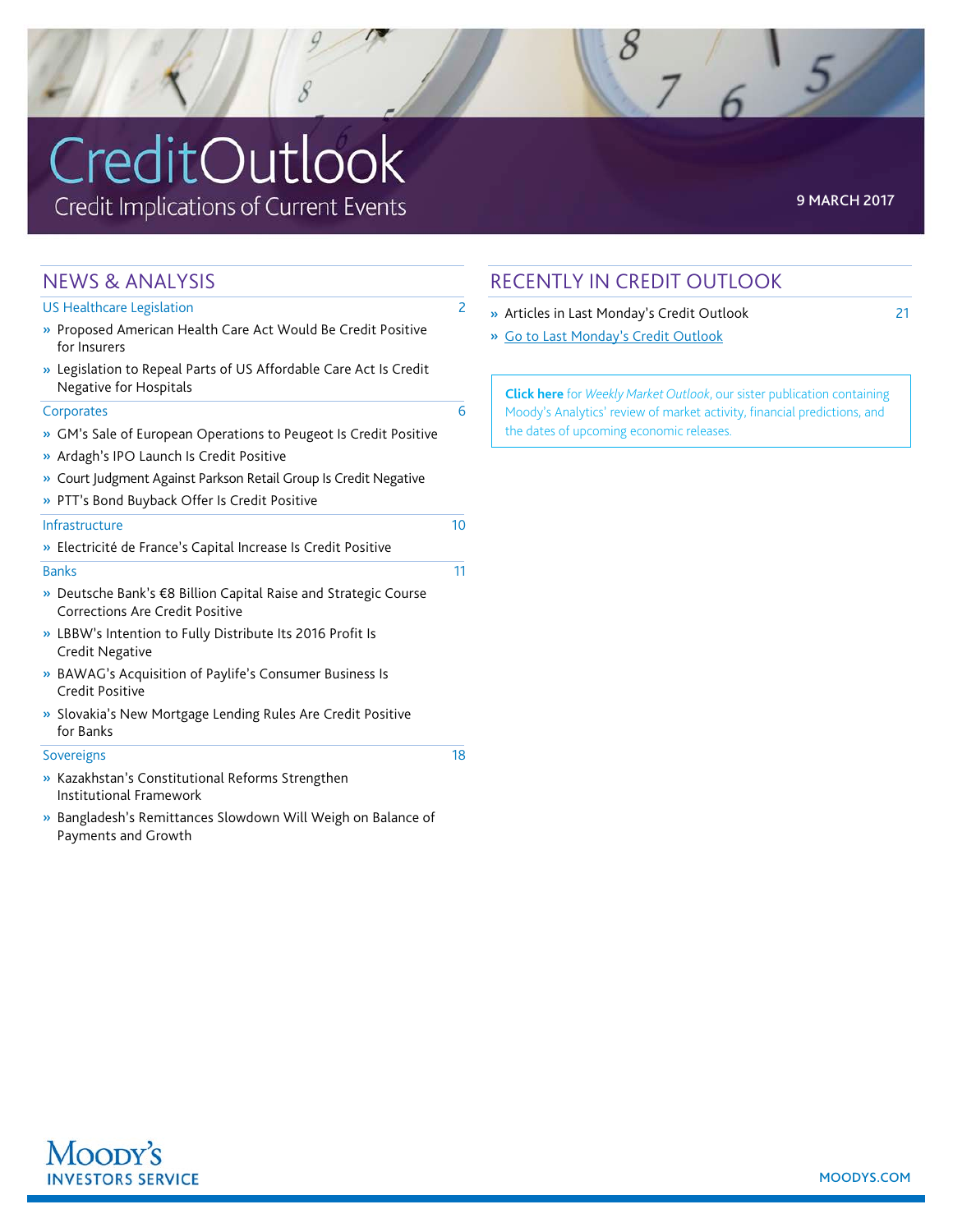*Credit implications of current events*

## US Healthcare Legislation

#### Proposed American Health Care Act Would Be Credit Positive for Insurers

On Monday, Republicans in the US House of Representatives unveiled their proposed American Health Care Act of 2017 (AHCA) to replace the Affordable Care Act (ACA). The proposal is credit positive for health insurers because it should provide a better risk pool by improving incentives for younger and healthier people to enroll and move the most costly patients into federally funded high-risk pools. Under the ACA, the enrollees in the individual markets were sicker, older and far more costly than had been originally forecast. AHCA should create a more profitable enrollment pool.

The proposal is also credit positive for companies that specialize in Medicaid (see Exhibit 1). Previously, we believed that Medicaid expansion under ACA, which added approximately 11 million members to Medicaid, would be eliminated, but in the AHCA proposal Medicaid expansion remains in place until 2020, and is then frozen. Additionally, the proposed funding mechanism for Medicaid should benefit health insurers. We believe that Medicaid membership could grow over the next three years, which should help boost earnings of Medicaid insurers.





The health insurance industry has lost billions on the ACA exchanges since 2014, and we estimate that the total losses exceeded \$3 billion through 2015, with the losses trending lower in 2016 owing to higher premiums, revised plan designs and more selective participation by insurers in the exchanges. A smaller and sicker enrollment than government officials initially expected caused the losses. The US Department of Health and Human Services has estimated that year-end 2016 enrollment on the ACA exchanges was 10 million, while 10.7 million eligible people were not enrolled, despite 84% of them being eligible for subsidies.

Young and healthy individuals have not enrolled in the ACA in large numbers because of cost, and their absence has skewed the risk pool. The ACA required that all policies eligible for subsidies include 10 essential health benefits, several of which, including maternity coverage, were not needed or wanted by many consumers, but increased cost. Also, the ACA required that older people not be charged more than 3x the amount of younger people. Before the ACA, the band had averaged 5 to 1. In effect, the law required younger people to subsidize older people.

<span id="page-1-0"></span>Dean S. Ungar, CFA *Vice President - Senior Analyst* +1.212.553.6968 dean.ungar@moodys.com

> This publication does not announce a credit rating action. For any credit ratings referenced in this publication, please see the ratings tab on the issuer/entity page on [www.moodys.com](http://www.moodys.com/) for the most updated credit rating action information and rating history.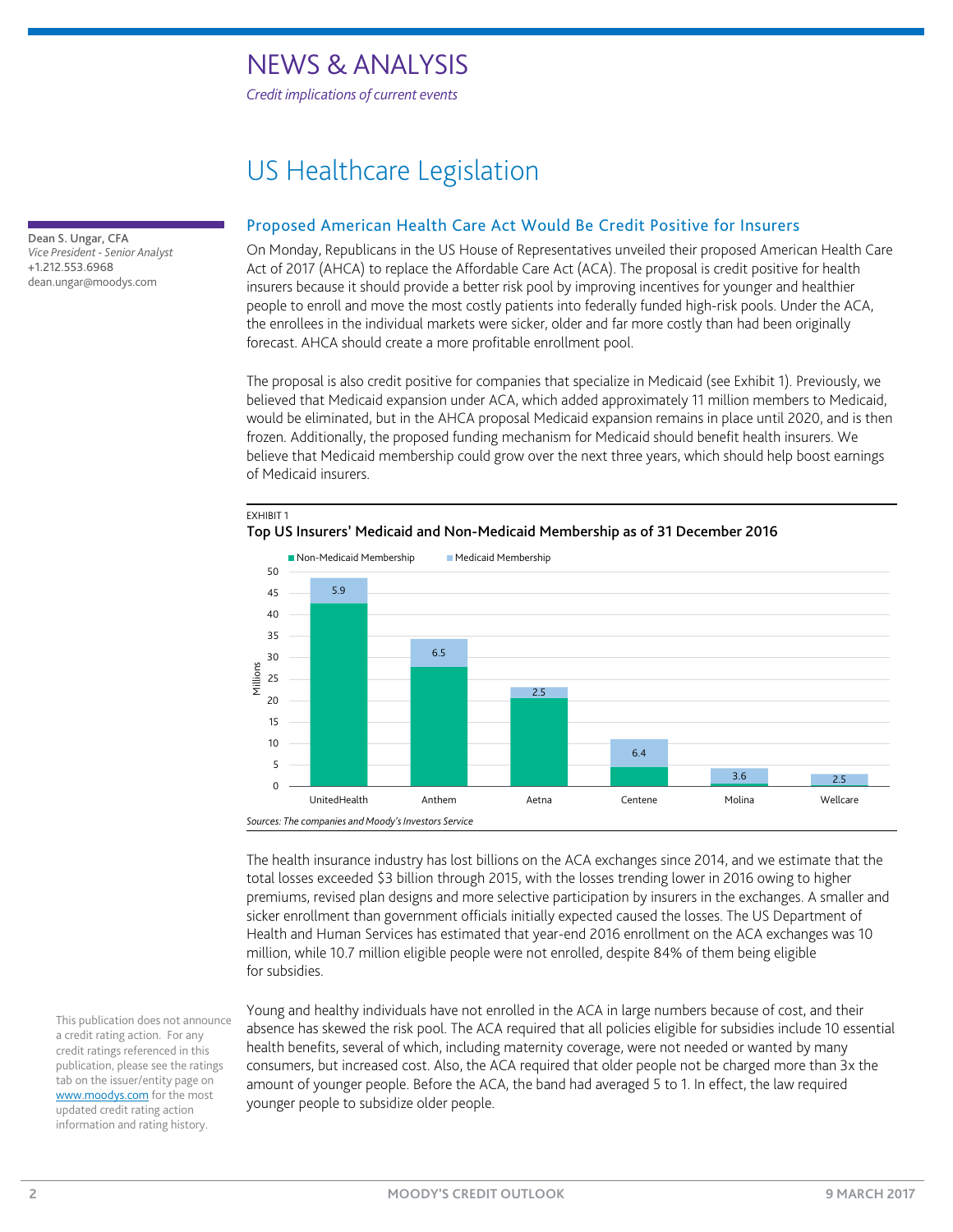*Credit implications of current events*

EXHIBIT 2

The AHCA addresses these issues. Young people will be able to buy lower-cost plans and still qualify for a tax credit. The bill also restores the cost band between young and old to 5 to 1, which should also help lower the cost of plans for young people. There will be a continuous coverage requirement, which should incentivize all ages to maintain coverage. For those who maintain coverage, the cost of coverage will not reflect any pre-existing conditions. Those who enroll after getting sick will face higher costs, at least for a specified time period. Overall, these changes should help create a more balanced risk pool and help improve the profitability of the individual market. Finally, the establishment of high-risk pools will take some of the most costly members out of the individual market.

The second positive is the preservation of Medicaid expansion until 2020. After 2020, Medicaid expansion will be frozen with no new enrollment permitted. And, Medicaid, which is currently an unlimited costsharing arrangement between the states and the federal government, will shift to a per-capita grant system. States will get an annual grant based on the number of enrollees. This fixed pot of money will further encourage states to use managed care, which currently covers two thirds of all Medicaid enrollees, but, according to industry executives, the remaining one third tend to be in in higher-cost programs. Overall, the proposed Medicaid expansion rules, which we had expected would be credit negative, should be credit positive, at least through 2020. Exhibit 2 compares the ACA with the AHCA.

| Comparison of the ACA with the AHCA                        |                                                                                                            |                                                                                                                                                                 |  |  |  |  |
|------------------------------------------------------------|------------------------------------------------------------------------------------------------------------|-----------------------------------------------------------------------------------------------------------------------------------------------------------------|--|--|--|--|
|                                                            | <b>ACA</b>                                                                                                 | <b>AHCA</b>                                                                                                                                                     |  |  |  |  |
| <b>Individual Mandate</b>                                  | Yes                                                                                                        | No, but continuous coverage incentive                                                                                                                           |  |  |  |  |
| Old/Young Premium Ratio                                    | 3:1                                                                                                        | 5:1                                                                                                                                                             |  |  |  |  |
| Required Coverage of Essential<br><b>Health Categories</b> | Yes                                                                                                        | No                                                                                                                                                              |  |  |  |  |
| High-Risk Individuals                                      | Enrolled in ACA exchanges or Medicaid                                                                      | Encourage states to establish high-risk<br>pools aided by federal funding<br>Insure people with pre-existing conditions<br>if they maintain continuous coverage |  |  |  |  |
| <b>Assisting Lower-</b><br>Income Individuals              | Subsidies to reduce premiums vary<br>with income. Also expanded<br>Medicaid eligibility                    | Refundable tax credit tied to age<br>and income                                                                                                                 |  |  |  |  |
| <b>Health Savings Accounts</b>                             | Limited                                                                                                    | Yes                                                                                                                                                             |  |  |  |  |
| <b>Expanded Eligibility for Medicaid</b>                   | Yes                                                                                                        | Extended until 2020                                                                                                                                             |  |  |  |  |
| <b>Federal Medicaid Financing</b>                          | Shares costs with the states. Pays half<br>for traditional Medicaid and 90% of<br>Medicaid expansion costs | Per capita grants                                                                                                                                               |  |  |  |  |

*Sources: "Introducing the American Health Care Act," House Republican Document, Budget Reconciliation Recommendations Relating to Repeal and Replace of the Patient Protection and Affordable Care Act, Healthcare.gov*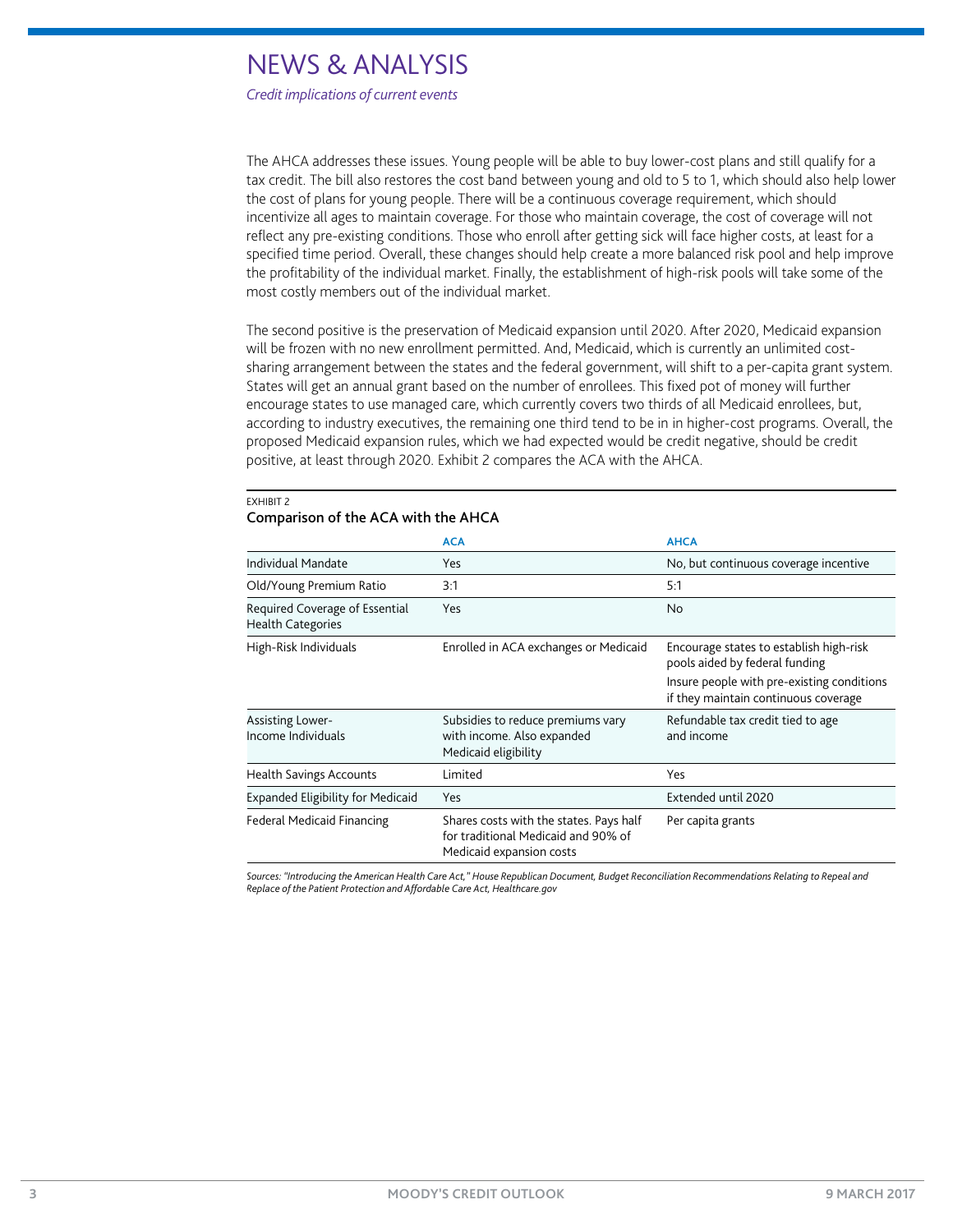*Credit implications of current events*

<span id="page-3-0"></span>Dan Steingart, CFA *Vice President - Senior Analyst* +1.949.429.5355 daniel.steingart@moodys.com

#### Legislation to Repeal Parts of US Affordable Care Act Is Credit Negative for Hospitals

On Monday, the US House of Representatives released legislation to repeal and alter aspects of the Affordable Care Act (ACA). The legislation contains proposals that will affect hospitals, many of which are credit negative because they would reduce the number of people with health insurance and increase bad debt and uncompensated care costs. However, some elements of the legislation, such as preserving federal funding for Medicaid expansion for several years, have no immediate credit effect, while others, such as eliminating scheduled Disproportionate Share (DSH) cuts for states that did not expand Medicaid, are credit positive.

Components of the legislation most likely to negatively affect hospitals are the Medicaid expansion freeze in 2020, transitioning federal Medicaid payments to a per-capita payment to the states and changes to how subsidies are calculated for people who buy coverage on the exchanges. Restoring DSH cuts to nonexpansion states is credit positive for hospitals in those states. Repealing the individual mandate to obtain health insurance and replacing it with a "continuous coverage" requirement will only modestly increase insurance coverage.

Importantly, the legislation does not repeal Medicaid expansion; states would be allowed to maintain expanded Medicaid eligibility, but they would bear a greater share of the costs starting in 2020. Expansion of Medicaid eligibility has been the single largest driver of insurance coverage gains under the ACA. Starting in 2020, federal support for Medicaid would involve per-capita payments indexed to inflation (currently, federal Medicaid payments are not capped and rise or fall with state expenditures on Medicaid). We expect that federal payments will grow more slowly than Medicaid program costs, forcing states to make changes that would likely be credit negative for hospitals, including lowering payments to hospitals and other providers, reducing coverage or benefits and reducing targeted payments to safety-net hospitals. States that have not expanded Medicaid would still have the ability to do so before 2020.

Eliminating cuts to Medicaid DSH (payments to hospitals that care for a disproportionately large share of uninsured individuals) for the 19 states that did not expand Medicaid would be credit positive for hospitals in those states, particularly for safety-net providers.

Changes to subsidies available to people purchasing insurance on the exchanges would be credit negative for hospitals because they would reduce the subsidy available to many people, prompting them to drop insurance coverage. Subsidies under the legislation would be based on age, with no subsidies available to people who exceed the income threshold. The legislation would also allow insurers to charge up to 5x more for older people than younger people, versus 3x today. This would lower costs for younger enrollees, encouraging more of them to purchase insurance and contributing to stability on the exchanges.

However, this will also raise costs for older enrollees, causing more of them to drop coverage, which is credit negative for hospitals. We believe that the effect of older enrollees losing coverage will outweigh the positive effect of younger people gaining coverage given that older people have greater healthcare needs and as they lose coverage, hospitals would incur greater uncompensated care and bad-debt costs.

Repealing the individual mandate would be credit negative for hospitals because some individuals would drop insurance coverage if they no longer face a financial penalty for not purchasing insurance. However, the credit effect on hospitals is not material given that the current financial penalties for not purchasing insurance are too small to compel many young and relatively healthy people to buy insurance. Likewise, the discontinuation of the mandate is not as material proportionately because the proposed changes to Medicaid expansion are responsible for the majority of insurance gains since the passage of the ACA.

The House legislation replaces the individual mandate with a continuous coverage requirement to incentivize people to purchase coverage. Under continuous coverage, insurers cannot deny coverage to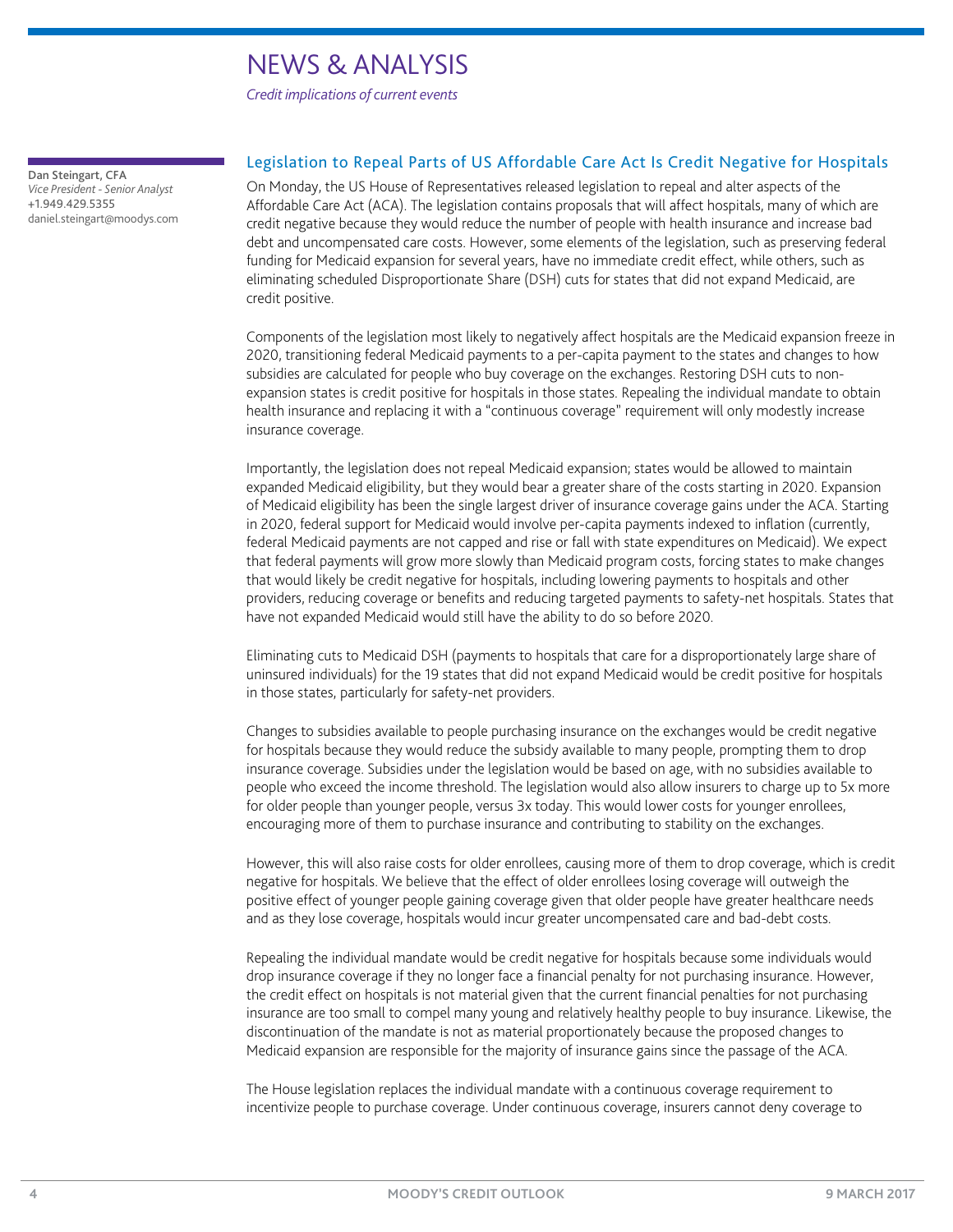*Credit implications of current events*

anyone (regardless of pre-existing conditions) so long as they have maintained continuous coverage. If coverage has lapsed, insurers must charge rates that are 30% higher than they would otherwise charge. The ability of the continuous coverage requirement to keep people from dropping insurance coverage in the absence of an individual mandate will depend on the prices of available health plans and the level of subsidies available to offset premiums. However, we do not believe that the threat of a rate increase in the future will be enough to entice relatively healthy people to purchase insurance if they believe they do not need it.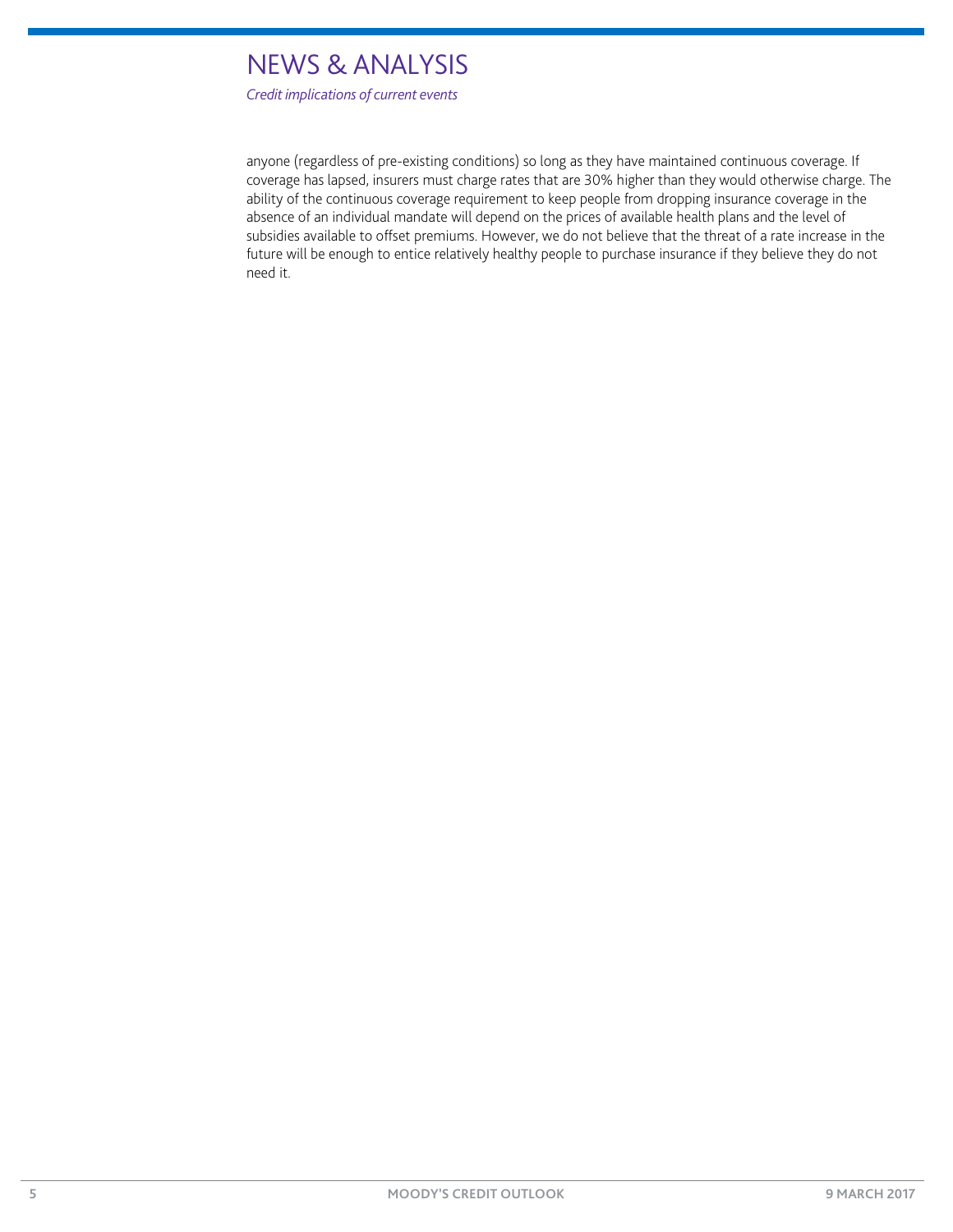*Credit implications of current events*

### **Corporates**

<span id="page-5-0"></span>Bruce Clark *Senior Vice President* +1.212.553.4814 bruce.clark@moodys.com

#### GM's Sale of European Operations to Peugeot Is Credit Positive

On Monday, [General Motors Company](https://www.moodys.com/credit-ratings/General-Motors-Company-credit-rating-822159239) (GM, credit facility Baa2 stable) announced that it had reached an agreement to sell its European operations, Opel, to [Peugeot S.A.](https://www.moodys.com/credit-ratings/Peugeot-SA-credit-rating-2586) (PSA, Ba2 stable) for approximately \$700 million of net cash and \$700 million of warrants to purchase Peugeot shares. The sale is credit positive for GM, which is disposing of a business that posted more than \$5 billion in losses over the past five years and is unlikely to achieve breakeven performance until 2018 or later.

The sale allows GM to devote managerial and financial resources to more promising areas, including preserving the company's strong returns in North America and China and pursuing long-term prospects in vehicle electrification, ride sharing, autonomous vehicles and connectivity.

GM will retain approximately \$7 billion in pension obligations relating to retired European workers and issue approximately \$2.8 billion in debt to fund its compensation-payment to PSA for taking on unfunded pension liabilities for active employees that manufacture GM's European brands Opel and Vauxhall. This will increase funded debt to approximately \$14.1 billion from \$11.3 billion, but GM will be freed from the approximately \$2.8 billion in pension liabilities that are included in our standard debt adjustment.

As a result, the added debt will be largely balance-sheet neutral. However, these obligations will also be easier for the company to service after eliminating the European business' operating losses. This should contribute to a modest improvement in debt/EBITDA, which was 2.2x at year-end 2016. GM will also be absolved from having to invest in technology to meet strict European emission requirements.

GM can reduce its minimum cash threshold to \$18 billion from \$20 billion after the deal, since it will no longer need to hold approximately \$2 billion in cash to fund the European business' working capital and operating requirements, or to provide a liquidity cushion against cyclical downturns. However, the automaker plans to use this freed up cash to repurchase shares after the transaction's close, partially mitigating the sale's positive aspects. GM will also lose some scale and cost absorption, primarily for research and product development, associated with manufacturing about 1.2 million Opel and Vauxhall vehicles. And, GM removes itself from the third-largest automotive market.

Despite these negative factors, the sale is a net positive that allows GM to deal with plateauing auto demand in North America, where demand has been supported by accommodative financing that could be imperiled by rising interest rates, more subprime lending and leasing, and more incentives to reduce substantial inventory. Failure to address these issues could move the industry in the direction of excessive discounting, steep declines in residual values and a pull-forward of future demand.

In conjunction with the sale, the European finance business o[f General Motors Financial Company, Inc.](https://www.moodys.com/credit-ratings/General-Motors-Financial-Company-Inc-credit-rating-600022469) (GMF, Baa3 stable) will be sold to a joint venture between PSA Group and BNP Paribas for €900 million. The sale is consistent with GMF's strategy of supporting GM sales and its exit from this market. However, the disposition could weaken GMF's overall credit quality if it cannot increase prime loan originations in other markets to support overall asset quality.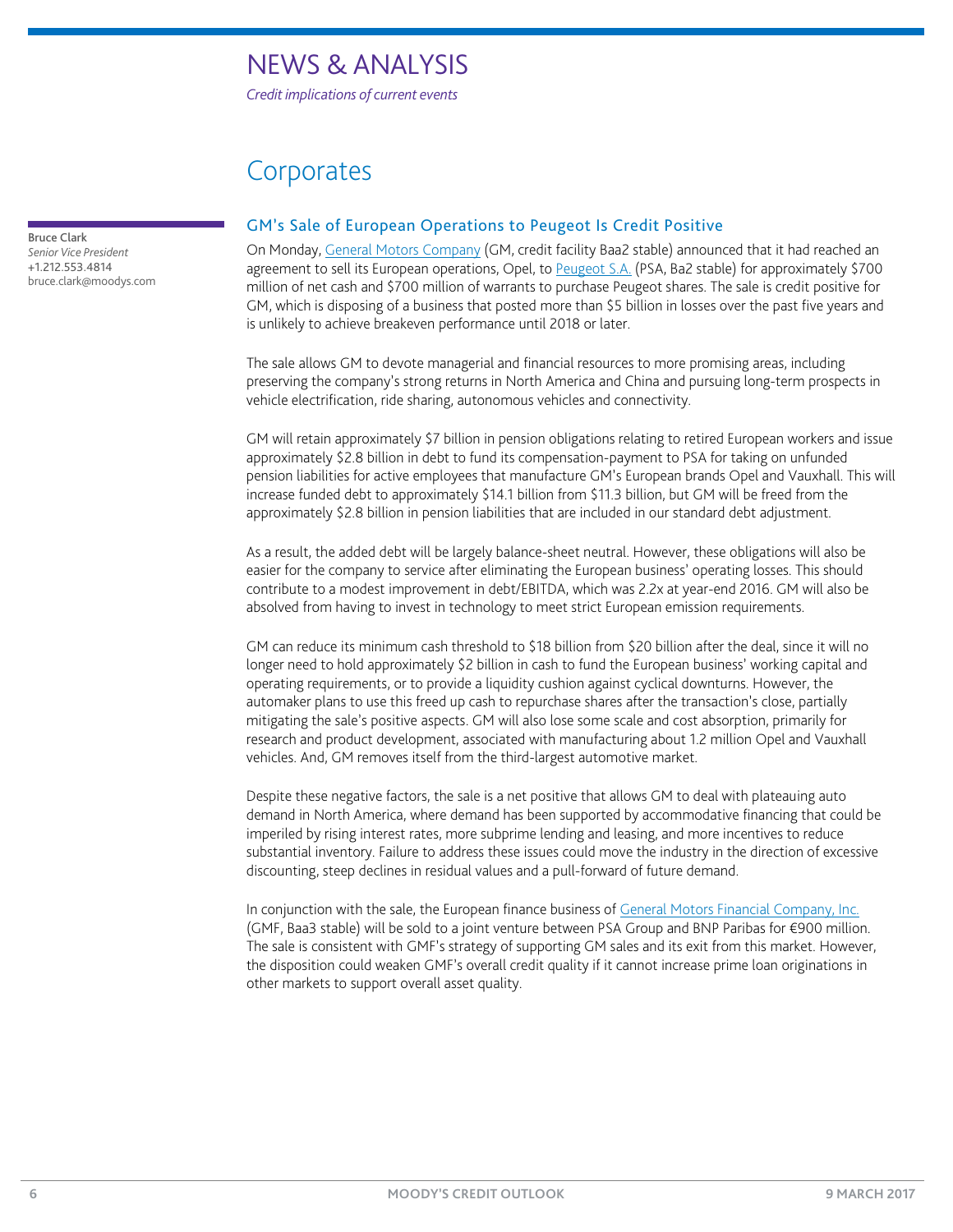*Credit implications of current events*

<span id="page-6-0"></span>Martin Chamberlain *Vice President - Senior Analyst* +44.20.7772.5213 martin.chamberlain@moodys.com

#### Ardagh's IPO Launch Is Credit Positive

On Monday, glass and metal container producer [Ardagh Packaging Group Ltd.](https://www.moodys.com/credit-ratings/Ardagh-Packaging-Group-Ltd-credit-rating-808141750) (B2 stable) announced that it had launched an initial public offering that will float around 7% of the company on the New York Stock Exchange and raise up to \$372.6 million. If successful, the company will use the net proceeds to reduce operating company debt, with the company's intention being to repay its euro-denominated 4.25% senior secured notes due in 2022, a credit positive.

Ardagh aims to sell 16.2 million Class A common shares at \$17-\$20 per share. Additionally, the underwriters will have the option to purchase up to 2.43 million additional common shares, according to a filing with the US Securities and Exchange Commission. The public listing of a portion of the company's common equity will diversify its shareholder base and provide some liquidity for the equity. The announcement follows the company's audited 2016 financial results, which were in line with expectations and published at the end of February 2017.

Ardagh's B2 ratings and stable outlook are not affected. Execution of the IPO is subject to equity market volatility and Ardagh's rating remains constrained by its high level of adjusted leverage, which, even after the expected reduction in debt, we expect will remain around 7.0x through 2017.

Given that Ardagh is currently weakly placed in the B2 rating category, any material deterioration in its business may result in a rating or outlook downgrade. Among the factors that can affect Ardagh's operating environment are the macro-economic outlook of faster-growing markets in which the company operates, increases in raw material prices, or a weakening of operating margins owing to competition. Ardagh produces packaging for leading food, beverage and consumer brands, and operates 109 facilities in 22 countries. It had global sales of approximately €7.7 billion for 2016.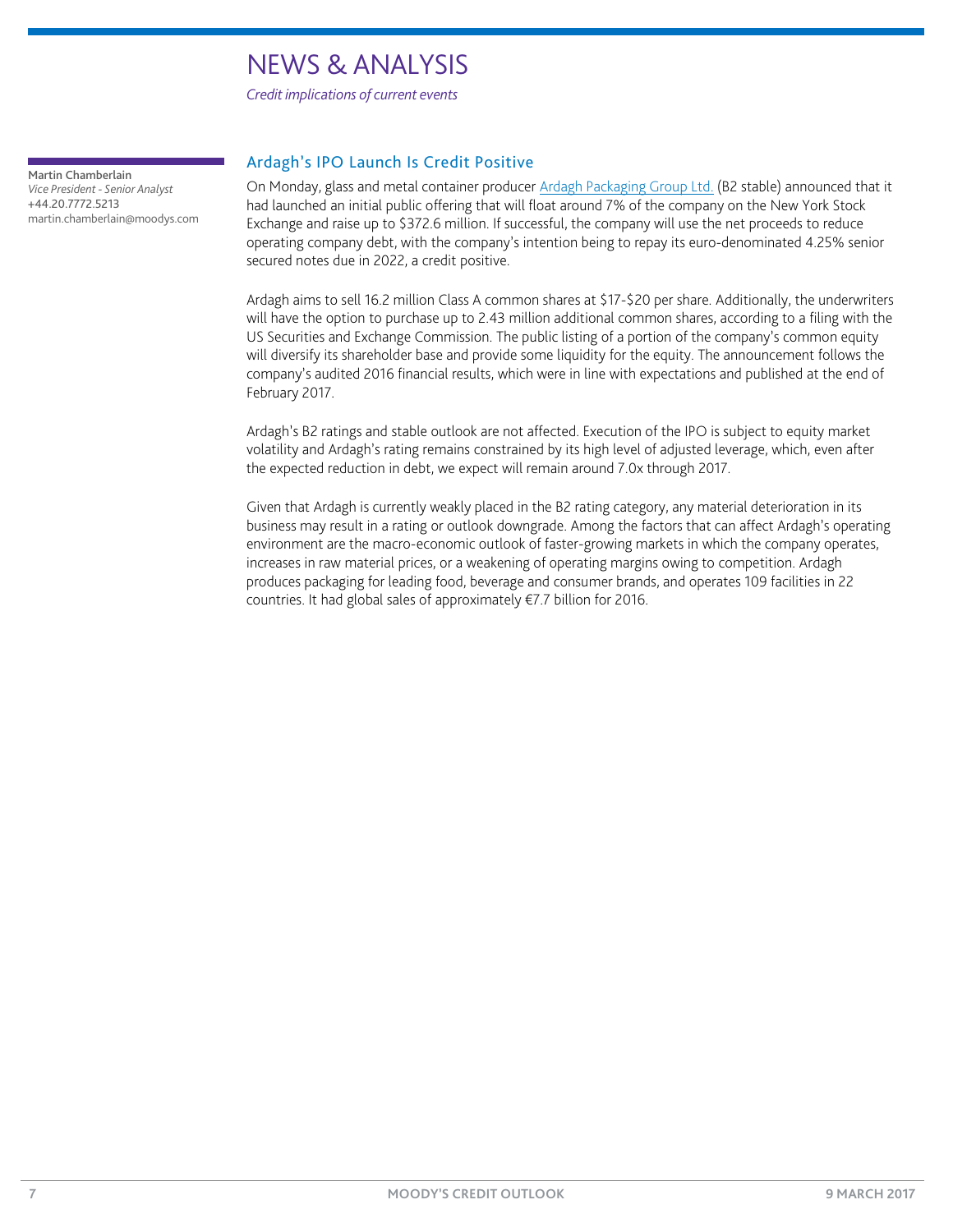*Credit implications of current events*

<span id="page-7-0"></span>Gloria Tsuen, CFA

*Vice President - Senior Analyst* +852.3758.1583 gloria.tsuen@moodys.com

Kevin Leung *Associate Analyst* +852.3758.1528 kevin.leung2@moodys.com

#### Court Judgment Against Parkson Retail Group Is Credit Negative

On Monday, [Parkson Retail Group Limited](https://www.moodys.com/credit-ratings/Parkson-Retail-Group-Limited-credit-rating-809620979) (PRG, B3 negative) announced that a Chinese court had ruled as void PRG's 2004 purchase agreement for a 51% stake in department store operator Anshan Parkson, and that PRG must return the stake. The ruling, which PRG can appeal, is credit negative because Anshan Parkson was profitable (it had RMB38.5 million in net profits in 2016) and helped offset losses in PRG's 50 store network. The legal proceedings create uncertainties regarding PRG's earnings and cash flows.

Before PRG bought the stake in 2004, Anshan Parkson had been 51%-owned by Shenzhen Xinhui Industrial Company Limited (unrated) and 49% by an independent third party. PRG acquired Xinhui's stake through its wholly owned subsidiary Hefei Parkson, and in 2007 purchased the remaining 49% stake from the third party, making Anshan Parkson a wholly owned PRG subsidiary.

However, Dalian Tianhe Building Company Limited (unrated), the 40% owner of Dalian Tianhe Parkson (a PRG related party owns the remaining 60%), alleged that Xinhui held the 51% stake in Anshan Parkson as Dalian Tianhe Parkson's nominee and that Dalian Tianhe Parkson had not given its consent to Xinhui's stake disposal. The Dalian Intermediate Court in 2014 ruled in favor of PRG, but Dalian Tianhe Building Company appealed and the case was retried in the same court last December. The new judgment ruled in favor of Dalian Tianhe Building Company and ordered Hefei Parkson to return the 51% stake in Anshan Parkson to Xinhui.

PRG can appeal the judgment. However, there is now legal overhang over the stake in Anshan Parkson, which contributed approximately 4.25% of PRG's revenue but generated RMB38.5 million in net profit in 2016, a significant amount given that PRG generated an operating loss of RMB201.9 million. In addition, Dalian Tianhe Building Company may also initiate separate legal proceedings to make other claims.

PRG's credit metrics are weak. We estimate that its adjusted debt/EBITDA will be around 9x in 2017 and adjusted EBIT/interest expense will be 0.5x-0.6x. The company had cash deposits totaling RMB5.2 billion at the end of 2016, and it has a \$500 million (around RMB3.3 billion) bond due in May 2018, as well as RMB539 million in short-term debt. An adverse outcome in the legal proceedings will create further negative pressure on the company's metrics and liquidity.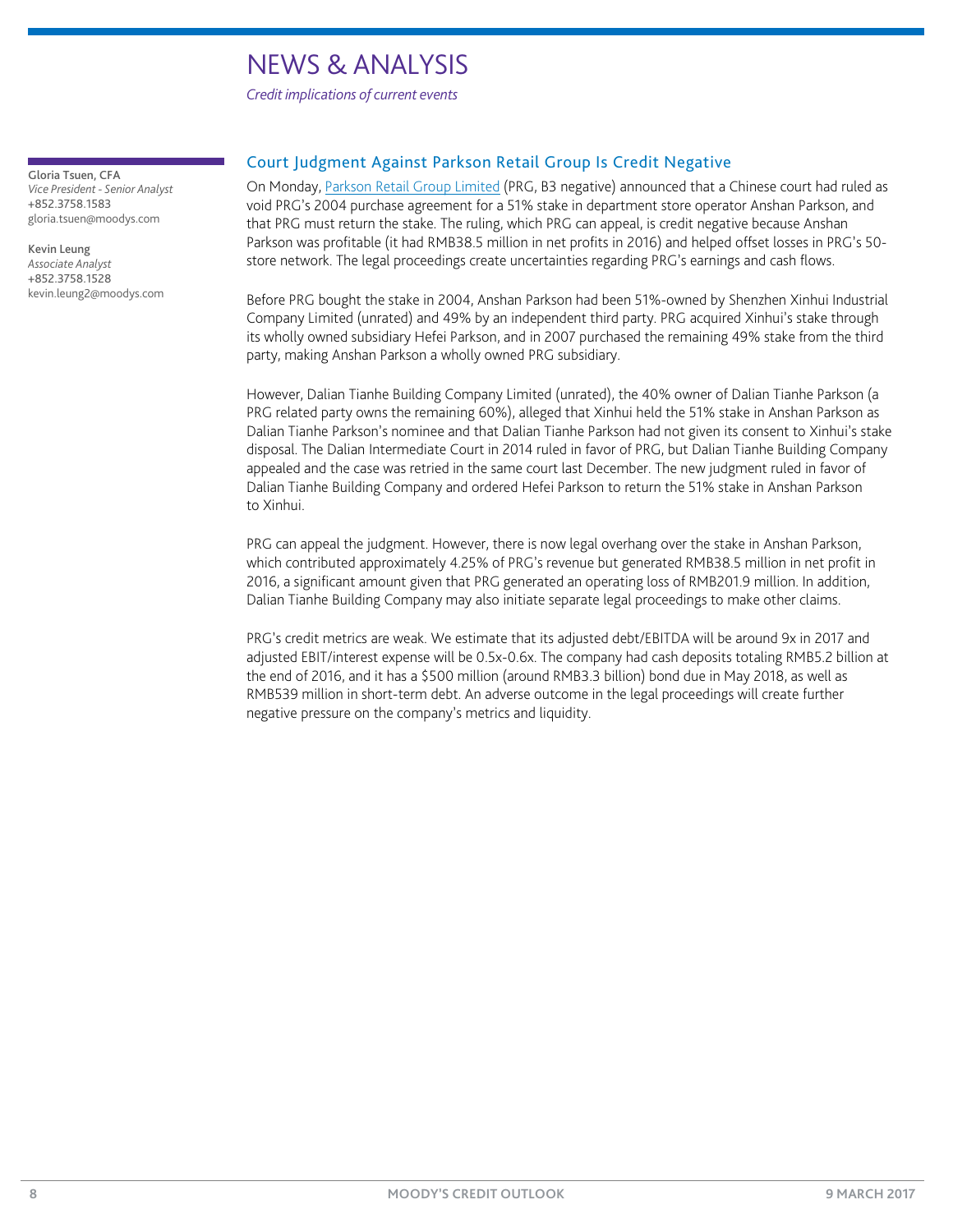*Credit implications of current events*

<span id="page-8-0"></span>Rachel Chua *Analyst* +65.6398.8313 rachel.chua@moodys.com

Diana Beketova, CFA *Associate Analyst* +65.6398.3724 diana.beketova@moodys.com

#### PTT's Bond Buyback Offer Is Credit Positive

On Monday, [PTT Public Company Limited](https://www.moodys.com/credit-ratings/PTT-Public-Company-Limited-credit-rating-806796578) (Baa1 stable), Thailand's national oil and gas company, offered to buy back up to \$450 million of its outstanding senior unsecured bonds. The buyback is credit positive for PTT because it will lower gross leverage and reduce interest payments. The move also demonstrates PTT's commitment to maintaining a conservative capital structure.

The tender offer encompasses two longer-dated notes that have high nominal interest rates, including a 5.875% \$350 million bond due in 2035 and up to \$100 million of a 4.5% \$600 million bond due in 2042. If the company redeems the full \$450 million of these senior unsecured bonds, PTT's total adjusted debt will decrease to THB693.2 trillion (\$19.3 billion) from THB709.4 trillion (\$19.7 billion) at 31 December 2016. As a result, on a pro forma basis, we expect that its leverage (as measured by retained cash flow to adjusted debt) will improve to 32% from 31% at 31 December 2016.

The bond redemption also will reduce PTT's annual interest burden of THB28.9 billion (\$800 million) by around THB900 million (\$25 million), thereby strengthening its cash-flow generation. We project that PTT's adjusted EBITDA/interest expense ratio will improve to 9.4x from 9.2x at 31 December 2016.

PTT plans to fund the bond buyback with cash on hand. Assuming full participation, we estimate that the transaction will cost \$470 million. PTT's current liquidity position is strong, as reflected by its sizable cash balance of THB215.6 trillion (\$6.0 billion) and short-term investments of THB176.8 trillion (\$4.9 billion) at 31 December 2016.

The bond buyback is in line with PTT's objective of prudent capital management to weather continued volatility in oil markets. The company's total borrowings declined 6% year on year to THB709.4 billion at 31 December 2016. PTT also demonstrated strong investment discipline in 2016 through a 30% cut in its capital expenditure program.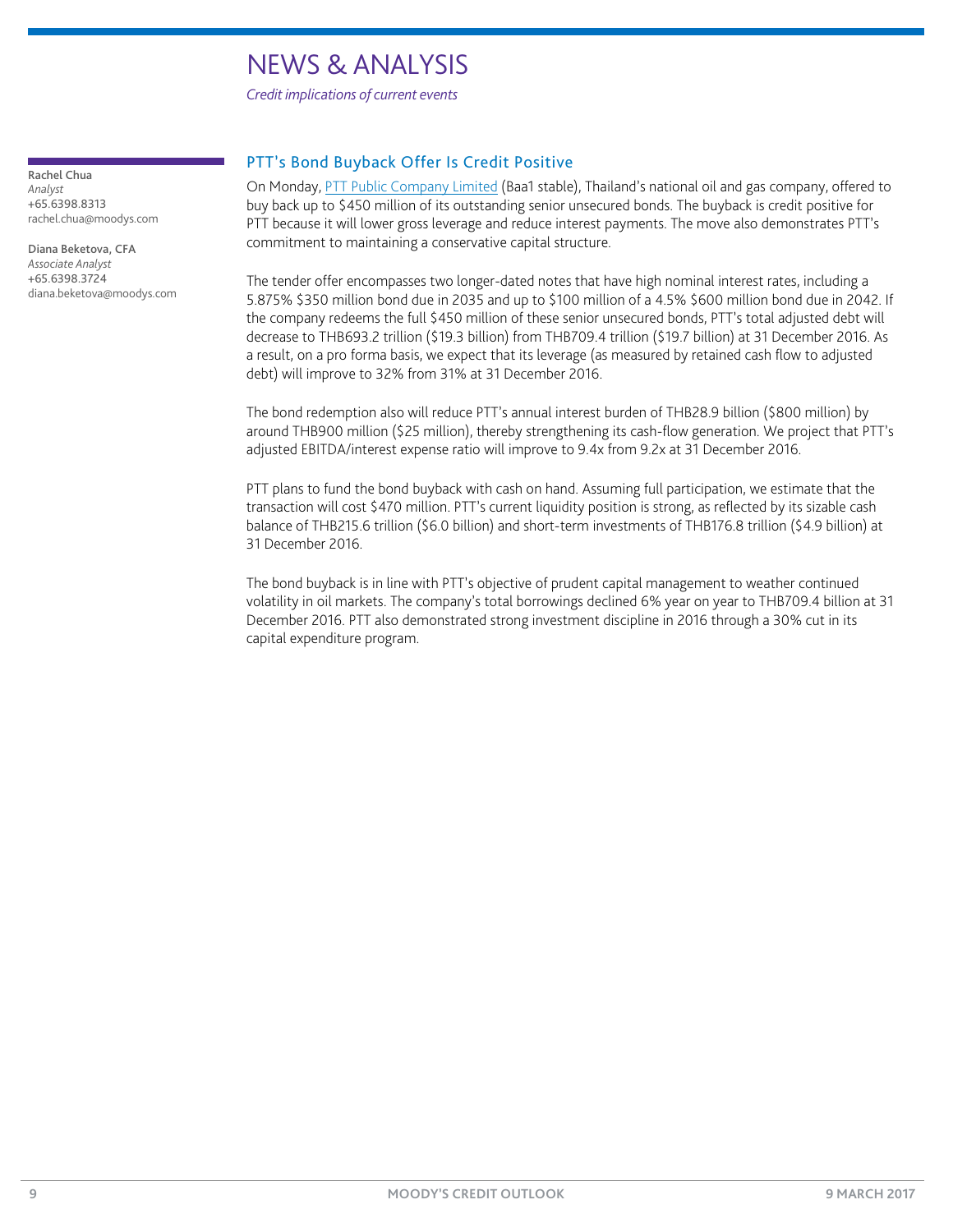*Credit implications of current events*

### Infrastructure

<span id="page-9-0"></span>Paul Marty *Vice President - Senior Credit Officer* +44.20.7772.1036 paul.marty@moodys.com

#### Electricité de France's Capital Increase Is Credit Positive

On Tuesday, [Electricité de France](https://www.moodys.com/credit-ratings/Electricite-de-France-credit-rating-260000) (EDF, A3 stable) announced that it was launching a €4 billion share capital increase, the proceeds of which France's incumbent electricity supplier will use to finance its material investment programme and support its financial profile. The announcement is credit positive for EDF because the capital increase, which the company expects to complete by the end of March, will result in an 11% reduction in EDF's reported net debt, which totalled €37.4 billion at year-end 2016.

Pro forma for the capital increase, we estimate that EDF's ratio of funds from operations (FFO) to net debt would be around 19%, versus approximately 18% at year-end 2016. In conjunction with EDF's announcement, the French government, EDF's majority shareholder with a 85.6% stake, has confirmed that it will subscribe to €3 billion of shares, equivalent to 75% of the company's planned capital increase.

EDF's capital increase is part of a broader previously announced [action plan,](http://www.moodys.com/viewresearchdoc.aspx?docid=PBC_1031263) which includes a €1 billion reduction in annual operating expenditures during 2015-19; lowering annual net investments to €10.5 billion by 2018 from €12.4 billion in 2015; disposing of €10 billion in assets during 2015-20; and proposing that shareholders receive dividends for 2016 and 2017 in shares. EDF's action plan was prompted by persistently low power prices, which we expect will exert negative pressure on the company's cash flows (see exhibit).



#### EDF's EBITDA Will Decline in 2017-18 as Hedges Roll Off

The EBITDA decline comes at a time when EDF faces a substantial long-term capital expenditure programme, notably because of the large investment required to maintain and upgrade France's nuclear fleet and distribution network. Other main projects include the £18 billion construction of a new nuclear power plant at Hinkley Point C in the UK; a 1.6 gigawatt Flamanville 3 nuclear plant, whose start has been delayed to late 2018; the €4.5 billion Linky smart meter project during 2014-21; and a buildup of renewable capacity.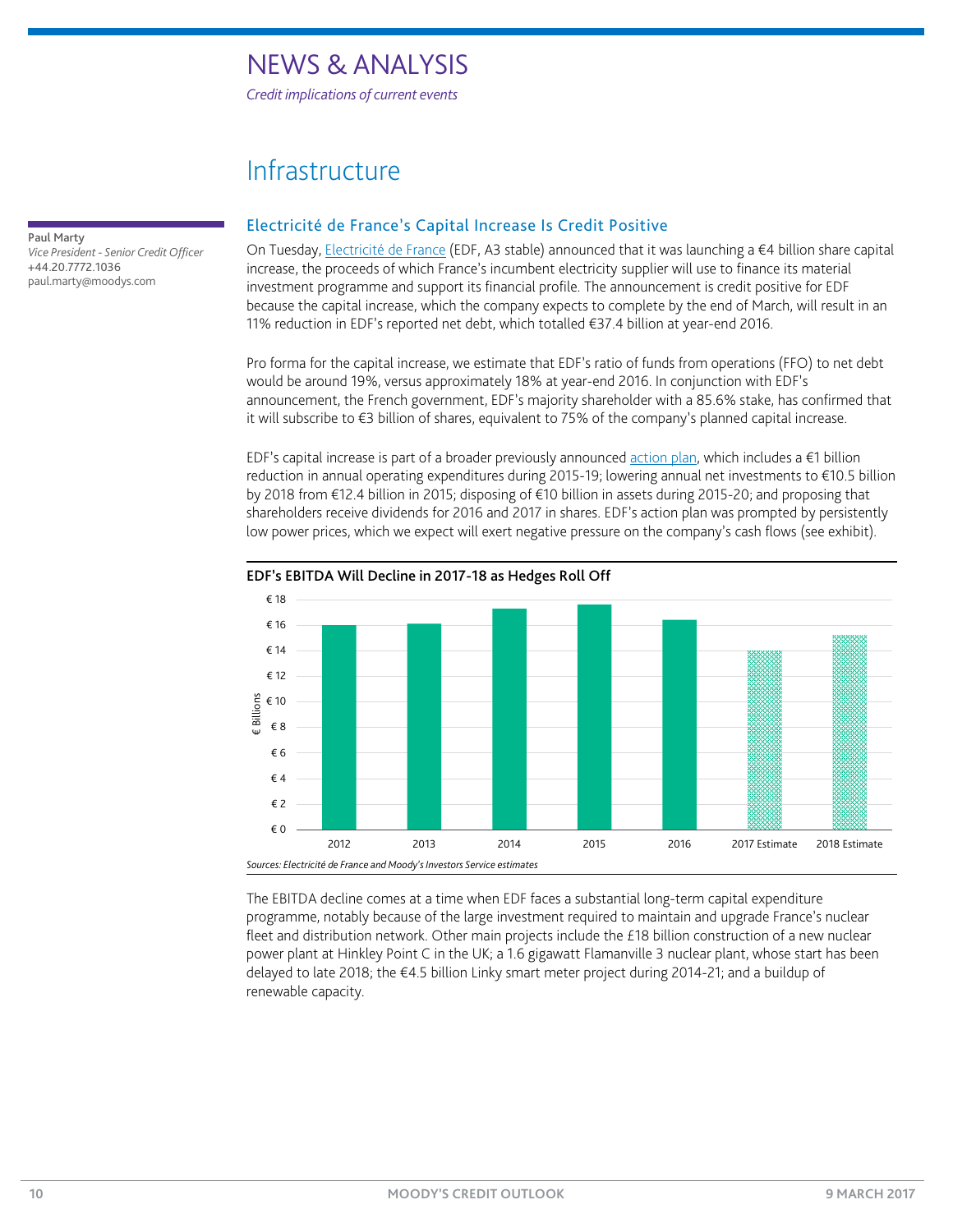*Credit implications of current events*

### Banks

<span id="page-10-0"></span>Peter Nerby *Senior Vice President* +1.212.553.3782 peter.nerby@moodys.com

#### Ross Hampson

*Associate Analyst* +44.20.7772.1440 ross.hampson@moodys.com

#### Deutsche Bank's €8 Billion Capital Raise and Strategic Course Corrections Are Credit Positive

On Sunday, [Deutsche Bank AG](https://www.moodys.com/credit-ratings/Deutsche-Bank-AG-credit-rating-232500) (DB, A3/Baa2 stable, ba[1](#page-10-1)<sup>1</sup>) announced an €8 billion fully underwritten common equity capital raise and some major course corrections to its 2020 strategic plan. These measures, on top of the firm's progress in de-risking its balance sheet, are positive for DB bondholders. Most importantly, the capital raise gives DB more time and financial leeway to achieve the revised 2020 plan, although sustainable improvement to the bank's credit strength and ratings will depend on the success of its ongoing reengineering. With plenty for management still to do, capital and liquidity protection and strong strategic execution will continue to drive DB's creditworthiness this year.

The fully underwritten €8 billion equity capital raise will increase DB's fully loaded common equity Tier 1 ratio by about 200 basis points to more than 14% pro forma as of year-end 2016, significantly improving its capital position relative to its closest global investment bank peers (see Exhibit 1), especially considering the reduction in tail risk resulting from a settlement with the US Department of Justice announced in late 2016.

#### EXHIBIT 1

l

#### Global Investment Banks' Fully Loaded Common Equity Tier 1 Ratios and Tier 1 Leverage Ratios as of Year-End 2016

Deutsche Bank's equity raise significantly strengthens its capital position compared with peers.



Note: \* BIS definition CET1 ratio and leverage ratio on a look-through/fully-loaded basis. *Sources: The banks*

The capital raise is a powerful response to the challenges DB faced in 2016, and will allow the bank to pursue business and revenue growth more assertively following losses in 2016 that hindered efforts to strengthen and stabilize profitability and led to some customer and counterparty attrition. The settlement with the Justice Department has helped alleviate concerns, and momentum has picked up in many businesses this year, aided by improved market conditions.

Along with the capital raise, DB announced five key components to the latest recalibration of its strategic plan. They are the following:

<span id="page-10-1"></span><sup>&</sup>lt;sup>1</sup> The bank ratings shown in this report are the bank's deposit rating, senior unsecured debt rating and baseline credit assessment.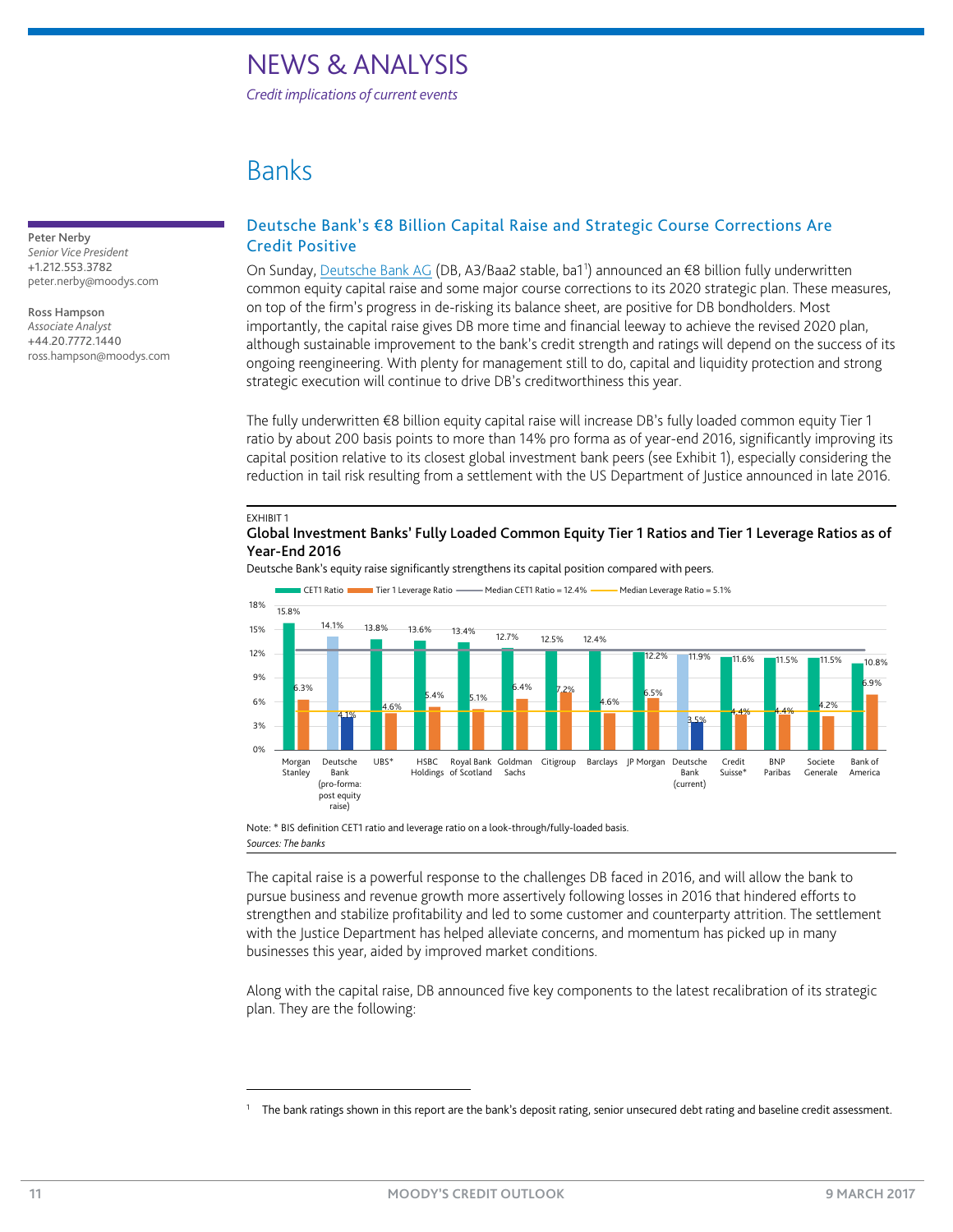*Credit implications of current events*

- » Retain, rather than dispose of, [Deutsche Postbank AG](https://www.moodys.com/credit-ratings/Deutsche-Postbank-AG-credit-rating-600048696) (A3 stable/(P)Baa2, ba1) and merge it with DB's domestic operations, thereby eliminating the Postbank ring-fencing, which would make retail liquidity more fungible and increase the potential for cost efficiencies
- » An initial public offering of a minority stake in Deutsche Asset Management to provide a new share currency that DB can use for retention and recruitment of investment management talent and for potential expansion
- » Reconfigure the existing Global Markets, Corporate Finance and Transaction Banking businesses into a single Corporate and Investment Banking division to generate additional cost savings and pursue a strategy more focused on cross-selling to real economy corporate clients
- » Some senior management changes, including the creation of two deputy CEO positions
- » Board approval of upcoming Additional Tier 1 coupons and an intention to reinstate the common dividend at a rate of €0.11 per share in May 2017

Management indicated further restructuring costs of approximately €2 billion through 2020 and a plan to establish a legacy portfolio of approximately €46 billion of risk-weighted assets, mostly in the form of legacy rates and credit positions and other non-core assets. The updated financial targets are outlined in Exhibit 2.

|                                    | <b>Current Targets</b> |          | <b>Revised Targets</b>       | <b>Credit Implications</b> |
|------------------------------------|------------------------|----------|------------------------------|----------------------------|
|                                    | 2018                   | 2020     |                              |                            |
| CET1 Ratio                         | >12.5%                 |          | $>13\%$                      | Positive                   |
| Tier 1 Leverage Ratio              | 4.5%                   | 5.0%     | 4.5%                         | Negative                   |
| Post-tax Return on Tangible Equity | >10%                   |          | No Target                    |                            |
| Adjusted Costs, € Billions         | <€22.0                 |          | €'22.0 (2018) & €21.0 (2021) | Positive                   |
| Cost-Income Ratio                  | $-70\%$                | $~165\%$ | No Target                    |                            |
| Risk-Weighted Assets,€ Billions    | $-E320$                | ~5.6310  | No Target                    |                            |

#### EXHIBIT 2 Deutsche Bank's Strategy 2020's Current and Revised Targets

*Source: Deutsche Bank*

The decision to retain, rather than dispose of, Postbank is a major strategic reversal. If approved by regulators, the plan to integrate Postbank into DB's existing German private and commercial banking and wealth management businesses may eventually bring bondholder benefits in the form of fungible liquidity across the bank, and a greater contribution of earnings from German retail banking, bringing more balance to the business mix. Streamlining and refocusing these businesses will help DB build leaner, more profitable franchises that more closely match its long-term strategic goal to simplify and de-risk the bank while revitalizing its operating platform and processes.

At this stage, however, we think large cost savings will prove difficult to achieve. In 2016, DB reported an 84% cost-to-income ratio for Postbank and an 83% cost-to-income ratio for the Private, Wealth & Commercial Clients segment, illustrating the formidable execution challenge the bank will face to reach its 65% target. The task is further complicated by the fact that Postbank owns BHW, a savings and loan association whose business model is particularly challenged by the low interest rate environment.

This is an excerpt from a longer article that can be foun[d here.](http://www.moodys.com/viewresearchdoc.aspx?docid=PBM_1062377)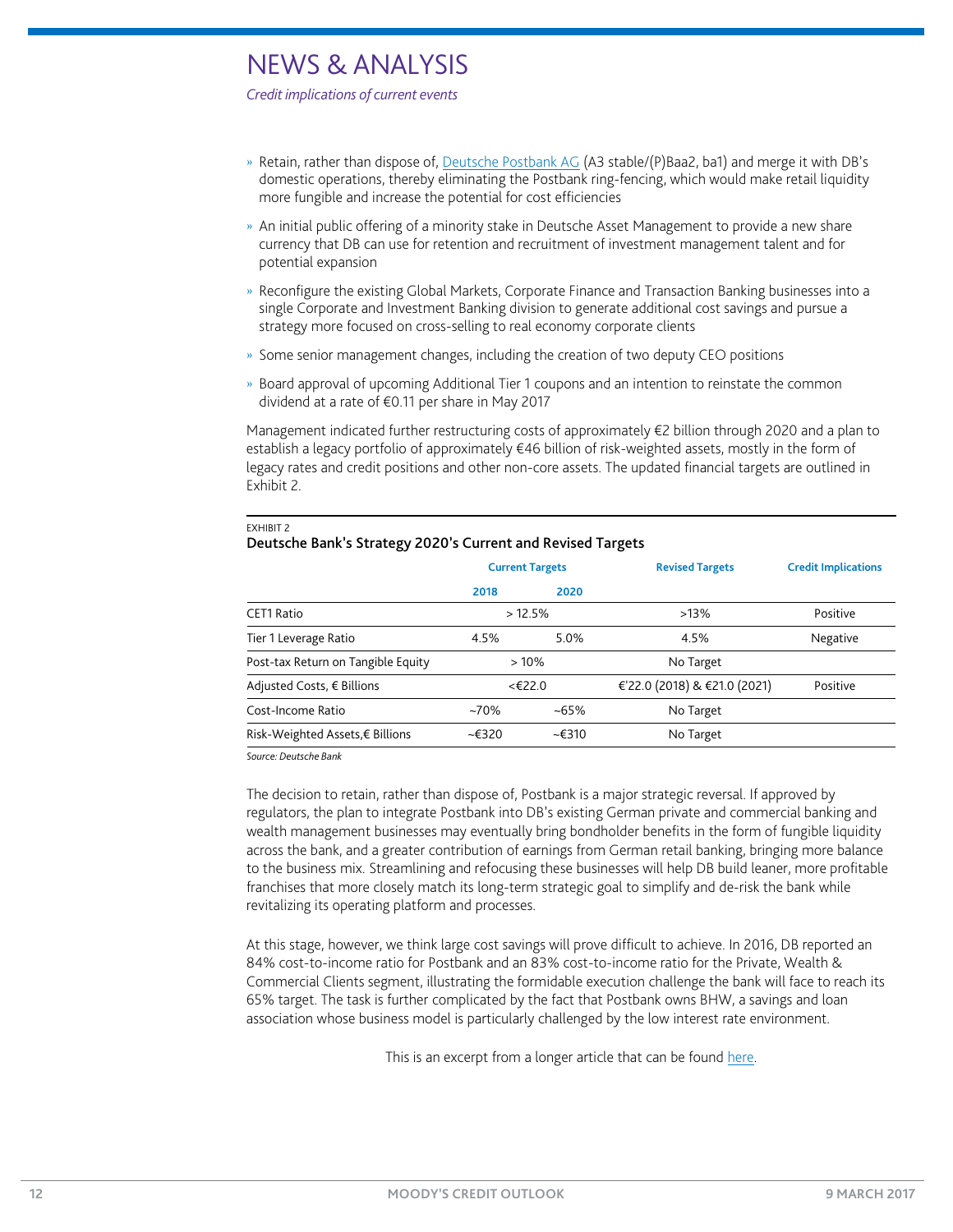*Credit implications of current events*

#### <span id="page-12-0"></span>Andrea Wehmeier

*Vice President - Senior Analyst* +49.69.70730.782 andrea.wehmeier@moodys.com

Christina Gerner *Associate Analyst* +49.69.70730.721 christina.gerner@moodys.com

#### LBBW's Intention to Fully Distribute Its 2016 Profit Is Credit Negative

Last Thursday, <u>Landesbank Baden-Wuerttemberg</u> (LBBW, Aa3/A1 stable, baa3<sup>[2](#page-12-1)</sup>) announced that it would propose a full distribution of its €219 million 2016 profit (based on German local GAAP) to its owners. The proposal is credit negative because it will reduce the bank's regulatory capital ratios as the bank's balance sheet grows.

Increasing risk-weighted assets of €3 billion with no profit retention will weaken LBBW's 2016 transitional common equity Tier 1 capital (CET1) ratio by 90 basis points to 15.5%. LBBW's chairman said that the bank had completed its financial-crisis-driven balance-sheet downsizing and will now focus on new business opportunities. We think that the plans will provide for a lower capital buffer because the bank will focus on lending growth.

LBBW's capital remains well above the required total regulatory ratio of 11.58% (see exhibit), as determined by the regulator following the supervisory review and evaluation process in November 2016. However, its reported capital ratios continue to benefit from support measures initiated by the bank's owners in 2009 following the financial crisis. LBBW's fully loaded Basel III CET1 ratio is around 13.5%, excluding the remaining guarantee's ratio-positive risk-weighted-asset effects and based on numbers as of June 2016.



#### Landesbank Baden-Wuerttemberg's Regulatory Capital

Note: Data for 2012-13 reflect Basel II requirements; for 2014 and beyond, data reflect Basel III capital ratios shown under transitional rules. *Sources: The bank and Moody's Investors Service*

Profit retention is essential for LBBW to stabilize or increase its capital ratios for two reasons. First, because the bank is partially state-owned, $3$  it became more difficult to execute external capital injections by its coowners because of the introduction of the European Union's Bank Recovery and Resolution Directive, which has limited state support of banks. The second reason is that we expect implementation of the Basel Committee's [proposal](http://www.moodys.com/viewresearchdoc.aspx?docid=PBC_1021389) to restrict the use of banks' internal models to lower capital ratios. As of September 2016, more than 70% of LBBW's risk-weighted assets related to credit risk were measured using the internal-ratings-based approach.

We expect some additional capital challenges given the effects of the upcoming [International Financial](http://www.moodys.com/viewresearchdoc.aspx?docid=PBC_1051028)  [Reporting Standard No. 9,](http://www.moodys.com/viewresearchdoc.aspx?docid=PBC_1051028) which requires a more comprehensive recognition of expected losses for a broader range of assets. Furthermore, LBBW's capital-retention capacity will be vulnerable to the persistent low-yield environment and weak cost structure negatively affecting all German banks' earnings.

l

<sup>2</sup> The bank ratings shown in this report are LBBW's deposit rating, senior unsecured debt rating and baseline credit assessment.

<span id="page-12-2"></span><span id="page-12-1"></span><sup>3</sup> Th[e Land of Baden-Wuerttemberg](https://www.moodys.com/credit-ratings/Baden-Wuerttemberg-Land-of-credit-rating-774250) (Aaa stable) has a 24.988% direct and 15.546% indirect stake in LBBW, and the City of Stuttgart (unrated) has an 18.932% share.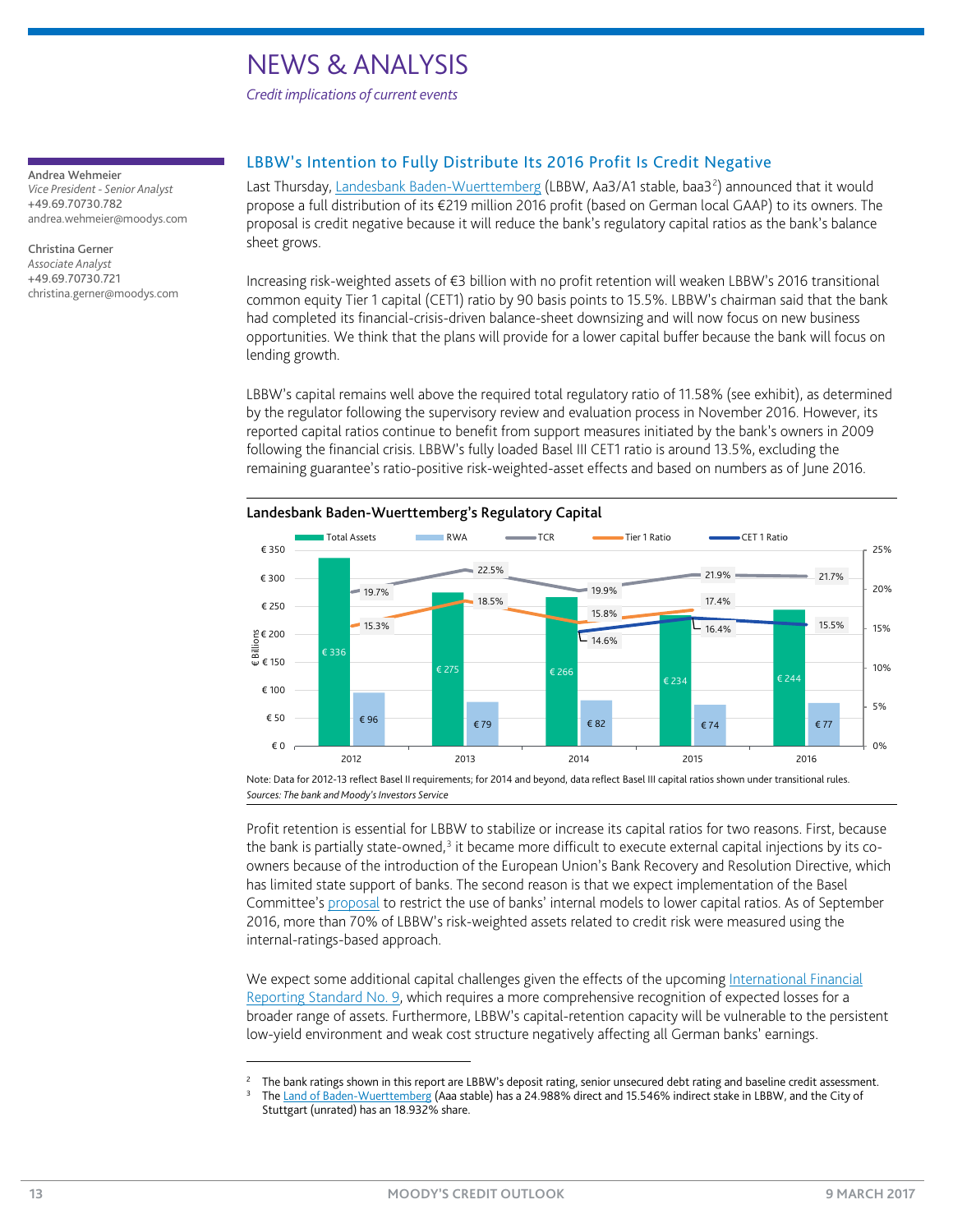*Credit implications of current events*

<span id="page-13-0"></span>Bernhard Held, CFA *Vice President - Senior Analyst* +49.69.70730.973 bernhard.held@moodys.com

#### BAWAG's Acquisition of Paylife's Consumer Business Is Credit Positive

On Tuesday, Austrian bank **BAWAG P.S.K.** (A3/A3 positive, baa2<sup>[4](#page-13-1)</sup>) said that it had agreed to acquire SIX Group Ltd.'s (unrated) Paylife-branded Austrian credit and debit card issuing business for an undisclosed amount. The acquisition is credit positive for BAWAG because it will strengthen the bank's presence in the domestic and adjacent German-speaking retail banking markets.

We expect that BAWAG will be able to expand its superior operational efficiency in its home market. Over the past years, BAWAG's management has proven its ability to set the benchmark in operational efficiency in Austria's retail banking sector, as reflected in a cost-to-income ratio that outperforms other Austrian banks (see exhibit).



#### BAWAG's Cost-to-Income Ratio versus Other Moody's-Rated Austrian Banks

Paylife is one of Austria's leading merchant acquirers and payment transaction processors, but BAWAG is only acquiring the consumer-focused card-issuing business, which has been Austria's leading card issuer with 1.7 million debit and credit cards outstanding currently, according to SIX. Its closest rival is card [complete Service Bank AG](https://www.moodys.com/credit-ratings/card-complete-Service-Bank-AG-credit-rating-822218951) (Baa1 stable, ba1), which had 1.5 million cards in circulation as of year-end 2016.

We expect that the acquisition will follow a similar pattern as that of start:Bausparkasse (unrated) and IMMO-BANK (unrated), which BAWAG closed in 2016. In both cases, BAWAG acquired specialized companies with the aim to apply its own streamlined processes to the acquisition targets, while benefitting from the specific knowledge of the acquired sector specialists.

The parties aim to complete the acquisition in the second half of 2017, with retroactive effect as of 28 February 2017. BAWAG in its 7 March joint [press release](https://www.six-group.com/dam/about/downloads/media/media-releases/2017/0703-e-CommercialIssuing.pdf) with SIX said that the card-issuing business will be profitable from day one. We believe Paylife's issuing business' results are likely to have been negatively affected by a decline in fee income in 2016 following a reduction in handling (interchange) fees in Austria for card transactions. By contrast, the interchange fee reduction is likely to have benefitted the 2016 results of the merchant acquiring segment that SIX is keeping owing to lower fee payment obligations.

When it released its full-year results preview last month, BAWAG announced that it plans to retain its €484 million 2016 full-year profit and significant future cumulative net income of €1.5-€2 billion over the next

l

<span id="page-13-1"></span><sup>4</sup> The bank ratings shown in this report are the banks' deposit ratings and outlook, senior unsecured debt ratings (where available) and outlook and their baseline credit assessments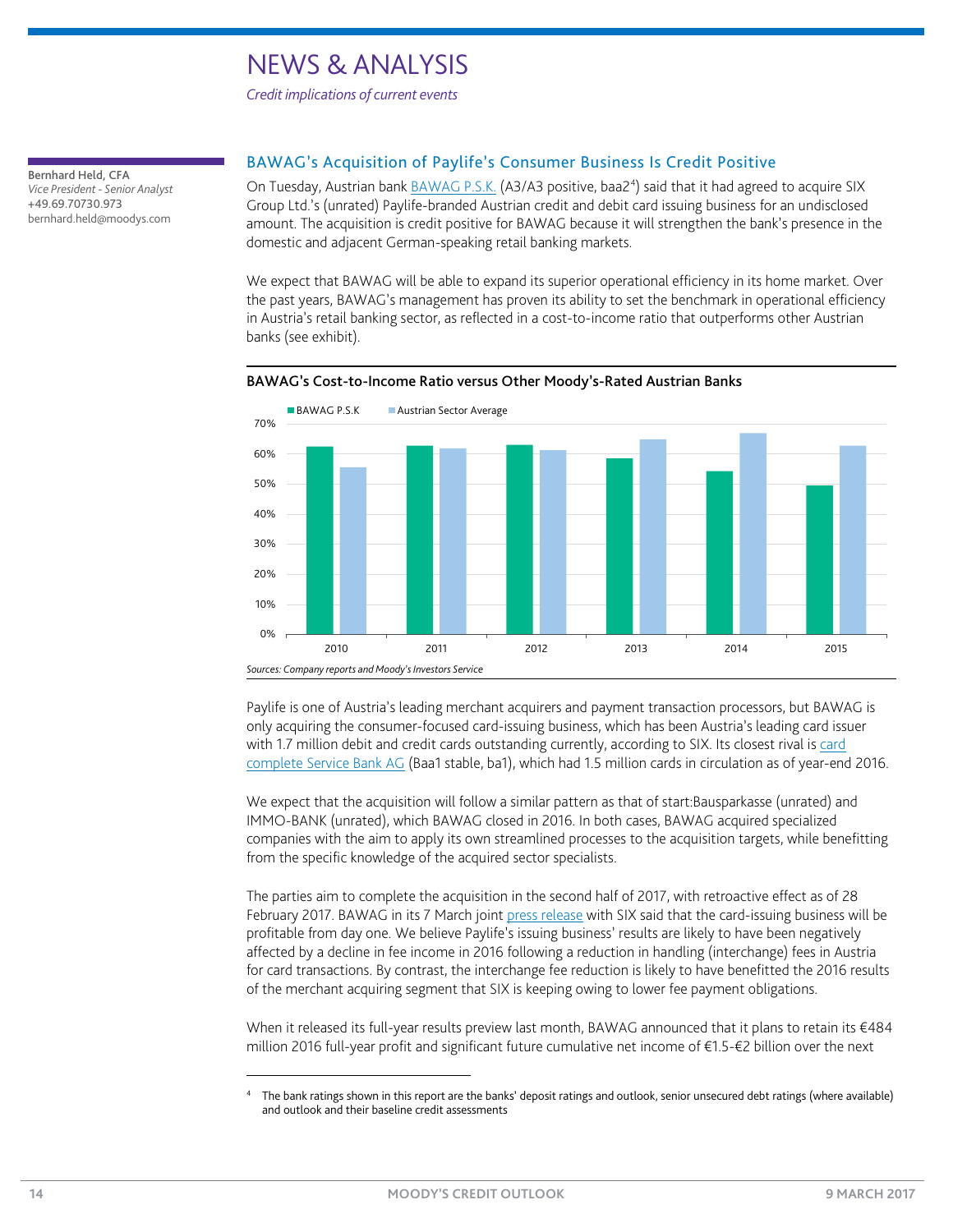*Credit implications of current events*

three years. This additional capital cushion will allow the bank to pursue additional and larger acquisition targets in Austria, Germany and Switzerland, the markets where BAWAG identifies growth opportunities. Based on recent transactions, including the Paylife purchase, in which BAWAG acquired either smaller firms with niche sector expertise or static mortgage loan portfolios in Western Europe, we do not expect future large transactions to deviate significantly from these patterns.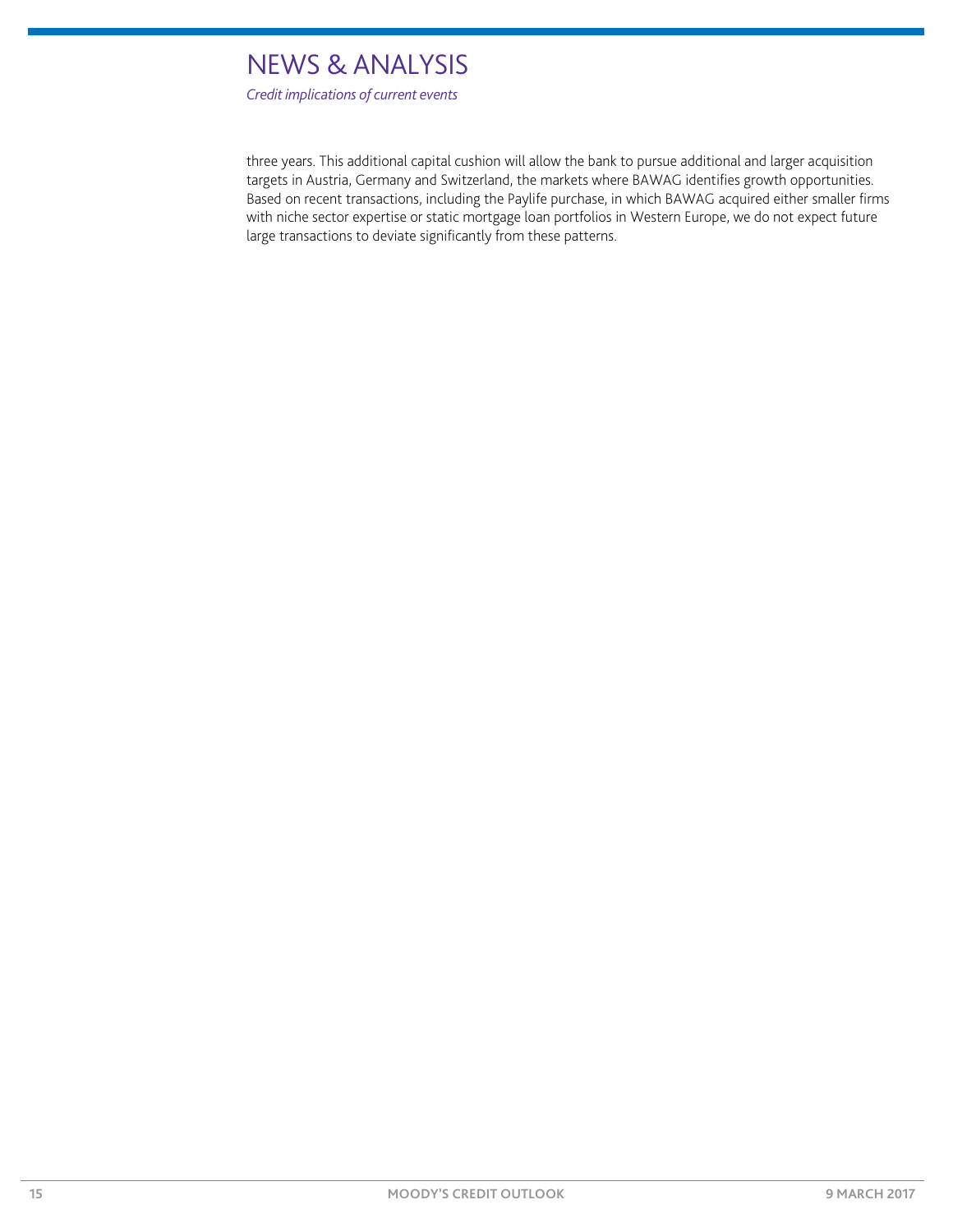*Credit implications of current events*

#### <span id="page-15-0"></span>Arif Bekiroglu

*Assistant Vice President - Analyst* +44.20.7772.1713 arif.bekiroglu@moodys.com

Carola Schuler *Managing Director* +49.69.70730.766 carola.schuler@moodys.com

#### Slovakia's New Mortgage Lending Rules Are Credit Positive for Banks

On 1 March, National Bank of Slovakia's (NBS) new mortgage lending rules for banks took effect. The creditpositive rules, which come at a time of high growth in mortgage credit and weakening underwriting practices, aim to guard against the buildup of risk among banks amid historically low interest rates. Slovak banks will benefit because the rules will protect them from asset quality erosion. Exhibit 1 describes the new lending rules.

#### EXHIBIT 1

#### National Bank of Slovakia's New Mortgage Lending Rules

The share of mortgages with loan-to-value ratios above 80% should be limited to 50% of all new mortgage originations, falling to 40% starting in July 2017.

When estimating a borrower's disposable income, lenders should calculate and deduct a minimum living wage for the borrower and his dependents and a 5% reserve, increasing to 20% starting in July 2018.

Borrowers' payment capacity should be stress tested with a 2% increase in their borrowing rates.

Maximum mortgage maturity is 40 years, and mortgages with maturities in excess of 30 years should be limited to 10% of new originated mortgages.

*Source: National Bank of Slovakia*

Under the new rules, NBS lowered loan-to-value (LTV) limits on mortgages. Mortgages are the largest component of Slovakian household debt, and shortened loan maturities will curb chronic household indebtedness, a threat to borrowers' financial health. Haver Analytics data show that Slovak households' debt-to-income ratios rose to 68% in third-quarter 2016 from 53% at year-end 2012. Although the debtto-income ratio is moderate compared with the euro-area average of 94%, it is rising fast. NBS' guidance on the prudent disposable income calculation and stress testing households' debt-servicing capacity at higher interest rates will ensure that borrowers can withstand any short-lived adverse changes in household income and a prolonged increase in borrowing rates. Household consumption plays an important role in Slovakia's economy, accounting for around half of GDP, mitigating a decline in export demand and contributing to the stability of banks' operating environment.

Mortgage lending rates in Slovakia have declined by 372 basis points since year-end 2009, helping to fuel an average annual growth rate for mortgages since then of 13% (see Exhibit 2). As a result, mortgage loans constitute the largest share of banks' loan books at 44%, equal to 29% of Slovakia's GDP. Mortgage loans have also helped banks maintain a ratio of nonperforming loans to gross loans of 2.3% as of year-end 2016.



#### EXHIBIT 2 Slovak Mortgage Loan Stock and Performance, Lending Rates and Real Estate Prices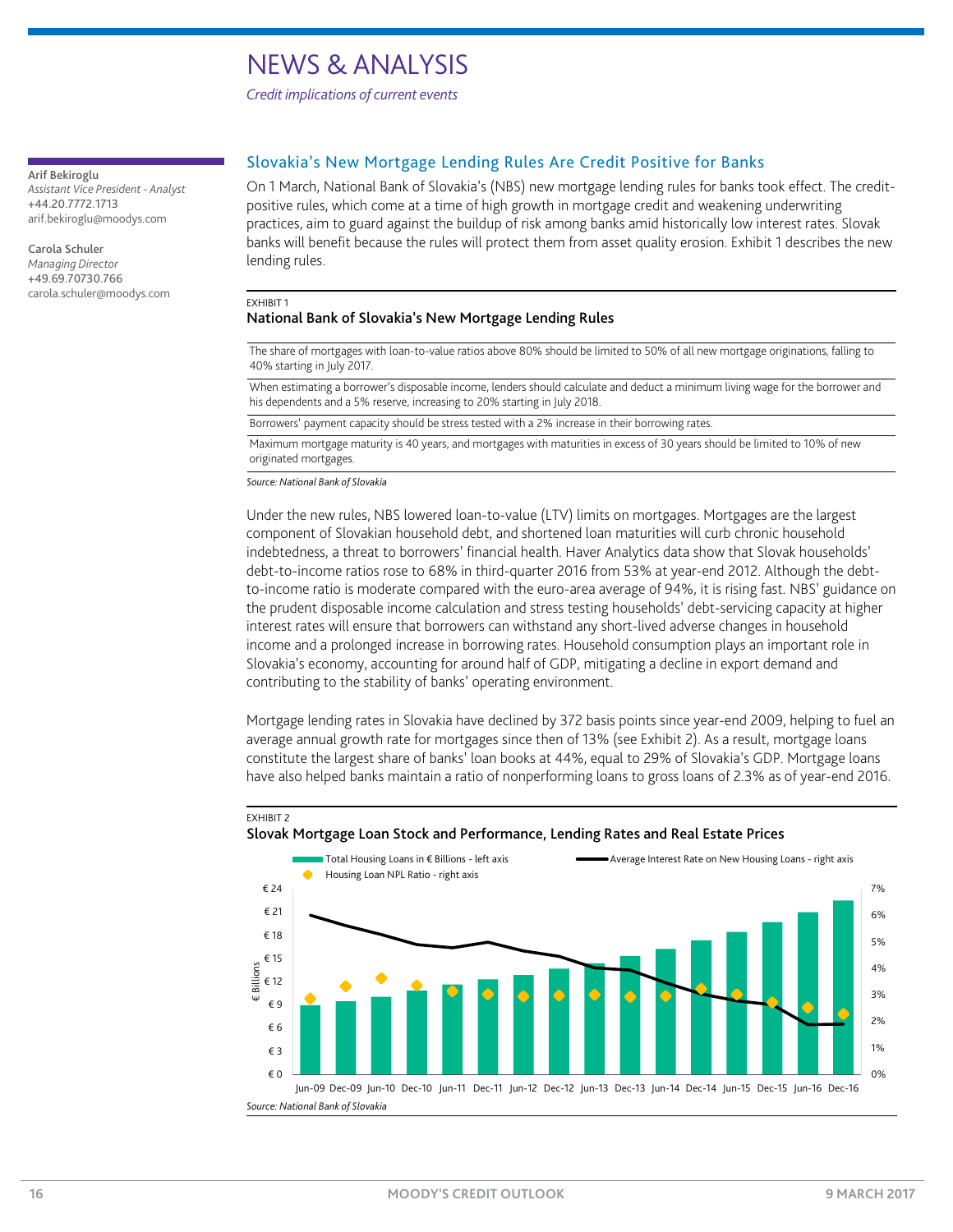*Credit implications of current events*

NBS' new mortgage lending rules follow its [2014 recommendations,](http://www.moodys.com/viewresearchdoc.aspx?docid=PBC_1001841) which set a 100% LTV ratio cap on mortgages and a 10% limit on the share of new originations with LTVs of 90% starting in January 2017. Banks reduced the portion of loans with LTVs above 90% to 6% as of third-quarter 2016, from 23% in fourth-quarter 2014. The new rules also come as Slovakia phases in a [0.5% countercyclical capital buffer](http://www.moodys.com/viewresearchdoc.aspx?docid=PBC_191397) in August 2017.

According to NBS, loans with LTVs of more than 80% accounted for 48% of newly originated loans as of third-quarter 2016, below the 50% limit that took effect in March, but up from 43% in 2014. The 10 percentage-point reduction in this limit to 40% in July is a step in the right direction, although it is still looser than Slovakia's peers.<sup>[5](#page-16-0)</sup> A slow recovery in real estate prices is positive, but we note that property values remain lower than before Slovakia's recession in 2009. As a result, lower LTV limits would ensure that banks achieve higher recoveries in foreclosures, especially in a more prolonged economic downturn in which real estate prices decline further, thereby exacerbating banks' losses.

Mortgage originations in 2015 with LTVs in excess of 80% a[t Vseobecna uverova banka, a.s.](https://www.moodys.com/credit-ratings/Vseobecna-uverova-banka-as-credit-rating-600020504) (A2 stable, baa2<sup>[6](#page-16-1)</sup>), <u>Tatra banka, a.s.</u> (Baa1 stable, ba1) and <u>Ceskoslovenska obchodna banka (Slovakia)</u> (Baa1 stable, ba1) were slightly below the 47% market average and we understand that level has declined further in 2016. As a result, the banks will only have to fine-tune their growth aspirations and lending practices to comply with the new rules.

l

In the Czech Republic, the maximum LTV is set at 90% and 15% of new originations can be at 80%-90%, while in Poland the maximum LTV is set at 80%, with an exception granted at 90% LTV if the portion that exceeds 80% is insured.

<span id="page-16-1"></span><span id="page-16-0"></span><sup>&</sup>lt;sup>6</sup> The bank ratings shown in this report are the banks' deposit ratings and their baseline credit assessments.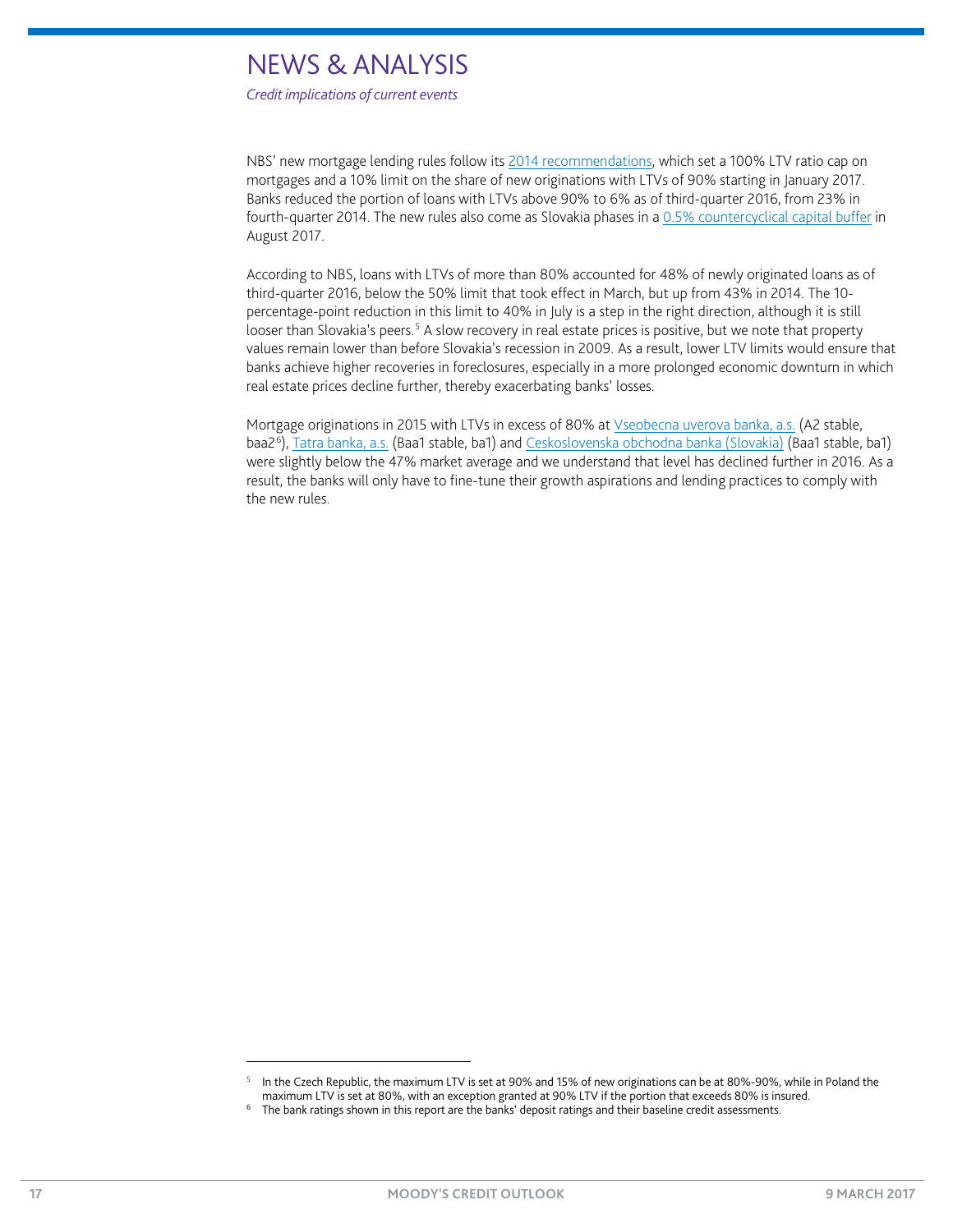*Credit implications of current events*

### Sovereigns

#### <span id="page-17-0"></span>Ernest Sergenti

*Assistant Vice President - Analyst* +1.212.553.4196 ernest.sergenti@moodys.com

Shirin Mohammadi *Associate Analyst* +1.212.553.3256 shirin.mohammadi@moodys.com

#### Kazakhstan's Constitutional Reforms Strengthen Institutional Framework

On Monday, [Kazakhstan'](https://www.moodys.com/credit-ratings/Kazakhstan-Government-of-credit-rating-600021080)s (Baa3 negative) parliament approved a series of constitutional reforms that President Nursultan Nazarbayev announced earlier in the year that transfer some presidential powers to the parliament and the government, supporting the development of checks and balances in the political system. The reforms are credit positive for Kazakhstan because they will support political accountability, provide a framework for policy negotiation and reduce the risk of a disorderly transition of power, thereby strengthening the country's institutional framework.

Under the amended constitution, the formation of a new government will require parliamentary approval and the government will be accountable to both parliament and the president. The president will no longer be able to repeal government decrees or issue decrees with the power of law. And, the president will now have the power to appoint directly only the ministers of defense and foreign affairs.

Reliance on one key decision-maker combined with an untested succession process had increased the risk of a sudden political vacuum. A more powerful parliament reduces the probability of a disorderly presidential succession. Additionally, increasing parliamentary authority is part of a more general plan to make the government more accountable to the people. Greater political accountability is correlated with more effective policymaking to promote economic growth and build strong institutions.

Kazakhstan's politics are characterized by growing differences in policy objectives among an increasing number of constituencies, and a high dependence on a president capable of balancing disparate political interests. Although Mr. Nazarbayev enjoys wide support, he is 76 years old and has no successor in place. The lack of a succession plan harms the sovereign's credit quality by elevating the political risk of a potential disorderly presidential succession should Mr. Nazarbayev suddenly become incapacitated. A disorderly presidential succession, in turn, would likely damage economic and fiscal strength.

Transferring more power to parliament is one step toward creating a more institutionalized mechanism for resolving policy differences. Moreover, as parliament becomes more powerful, the political event risk around succession to one key decision-maker, the president, diminishes.

Increasing the power of parliament is also part of Mr. Nazarbayev's reform plan to increase government accountability and transparency. This is the fifth reform area within the "100 concrete steps" plan unveiled in May 2015. Strengthening public councils, including at the regional and town levels, is a step toward increasing political accountability, one of several governance factors in which Kazakhstan lags its rating peers. Over time, improved accountability and transparency is likely to be associated with more effective governance at all levels, which should enhance economic and fiscal policymaking, reduce corruption and increase economic and institutional strength.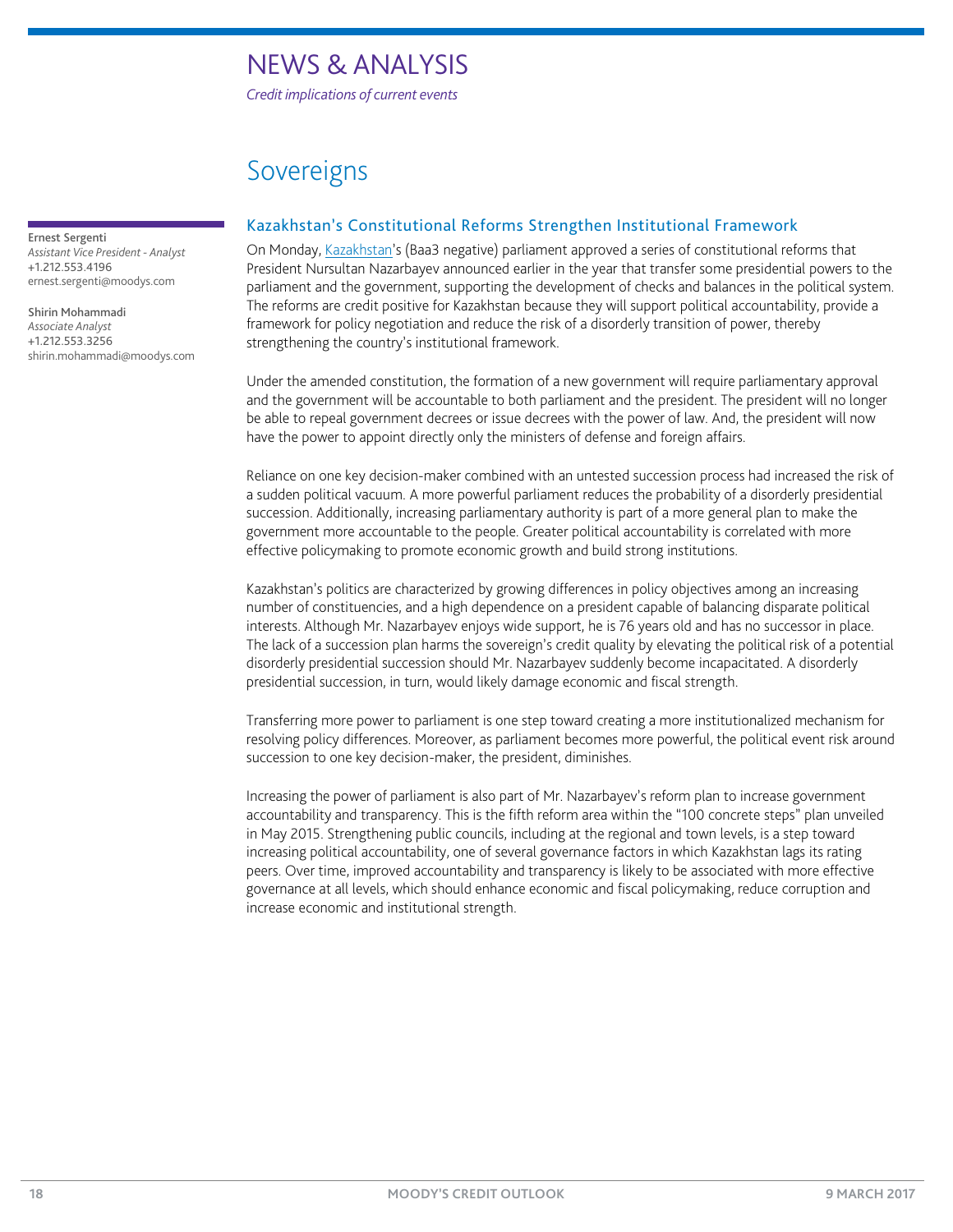*Credit implications of current events*

#### <span id="page-18-0"></span>William Foster

*Vice President - Senior Credit Officer* +1.212.553.4741 william.foster@moodys.com

Shirin Mohammadi *Associate Analyst* +1.212.553.3256 shirin.mohammadi@moodys.com

#### Bangladesh's Remittances Slowdown Will Weigh on Balance of Payments and Growth

Last Thursday, Bangladesh's central bank, Bangladesh Bank, released data showing that remittances, money transferred home by overseas migrant workers, declined to \$936.2 million in February, a 17.6% decline from a year earlier and the lowest level of monthly inflows since November 2011. The remittance slowdown is credit negative for the [Government of Bangladesh](https://www.moodys.com/credit-ratings/Bangladesh-Government-of-credit-rating-806356877?atagqt=001&viewtabid=0) (Ba3 stable) because it weakens the country's external payments position and weighs on GDP growth through a moderation in private consumption.

At around 7% of GDP in 2015, remittance inflows are large relative to the overall size of the Bangladeshi economy. They are also an important stabilizing force for Bangladesh's external account, constituting around 30% of current account receipts in 2015 and more than offsetting a trade deficit (see Exhibit 1). The moderation in remittances will reduce this positive contribution to the balance-of-payments and foreigncurrency reserves accumulation.



Combined with a recent slowdown in garment exports, which account for around 70% of the country's goods exports, we expect Bangladesh's current account balance to slip into deficit this year. Although foreign-exchange reserves remain high at around \$30 billion as of January 2017 (enough to cover almost nine months of goods imports and more than enough to cover external debt repayments), reserves will rise more slowly, marking a departure from Bangladesh's long stretch of building resilience to balance-ofpayment shocks.

Remittances are also a major contributor to household income, and, as a result, are a determinant of private consumption. Private consumption accounts for about 70% of GDP and is a major driver of fluctuations in GDP growth (see Exhibit 2). A prolonged decline in remittances will detract from headline GDP growth as households dependent on remittances temper consumption.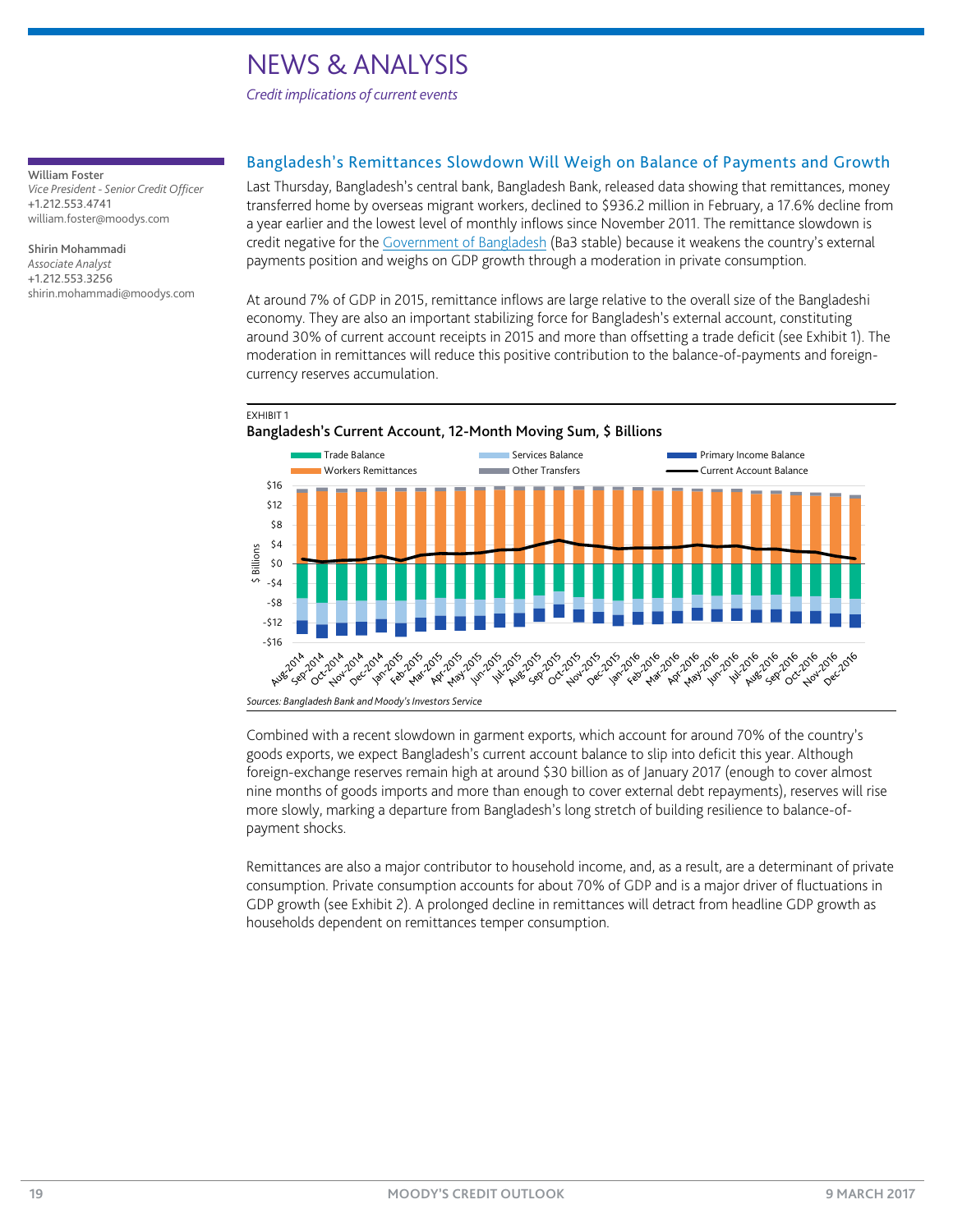*Credit implications of current events*

EXHIBIT 3



To a smaller extent, weaker consumption also threatens to impinge on fiscal strength via reduced government revenues. At only 10.2% of GDP in fiscal 2016 (which ended 30 June 2016), the government's weak revenue base, one of the lowest among Moody's-rated sovereigns, is a credit constraint. Low government revenues limit the sovereign's resources and capacity to spend on infrastructure and other development needs, and have contributed to persistent fiscal deficits averaging 3% of GDP over the past 10 years.

The recent decline in remittances started during the second half of 2016, primarily because of slowing economic conditions in the Gulf Cooperation Council (GCC), where the prolonged period of low oil prices has prompted fiscal tightening and reduced opportunities for migrant labor. Around 60% of Bangladesh's total remittances originate from GCC economies (see Exhibit 3). Given our assumptions that oil prices will not increase significantly over the next two years, we expect that many of these countries will undergo lasting economic adjustments that will continue to weigh on employment trends and remittance outflows from the region.



Remittance Inflows to Bangladesh by Source Country, 12-Month Moving Sum, \$ Billions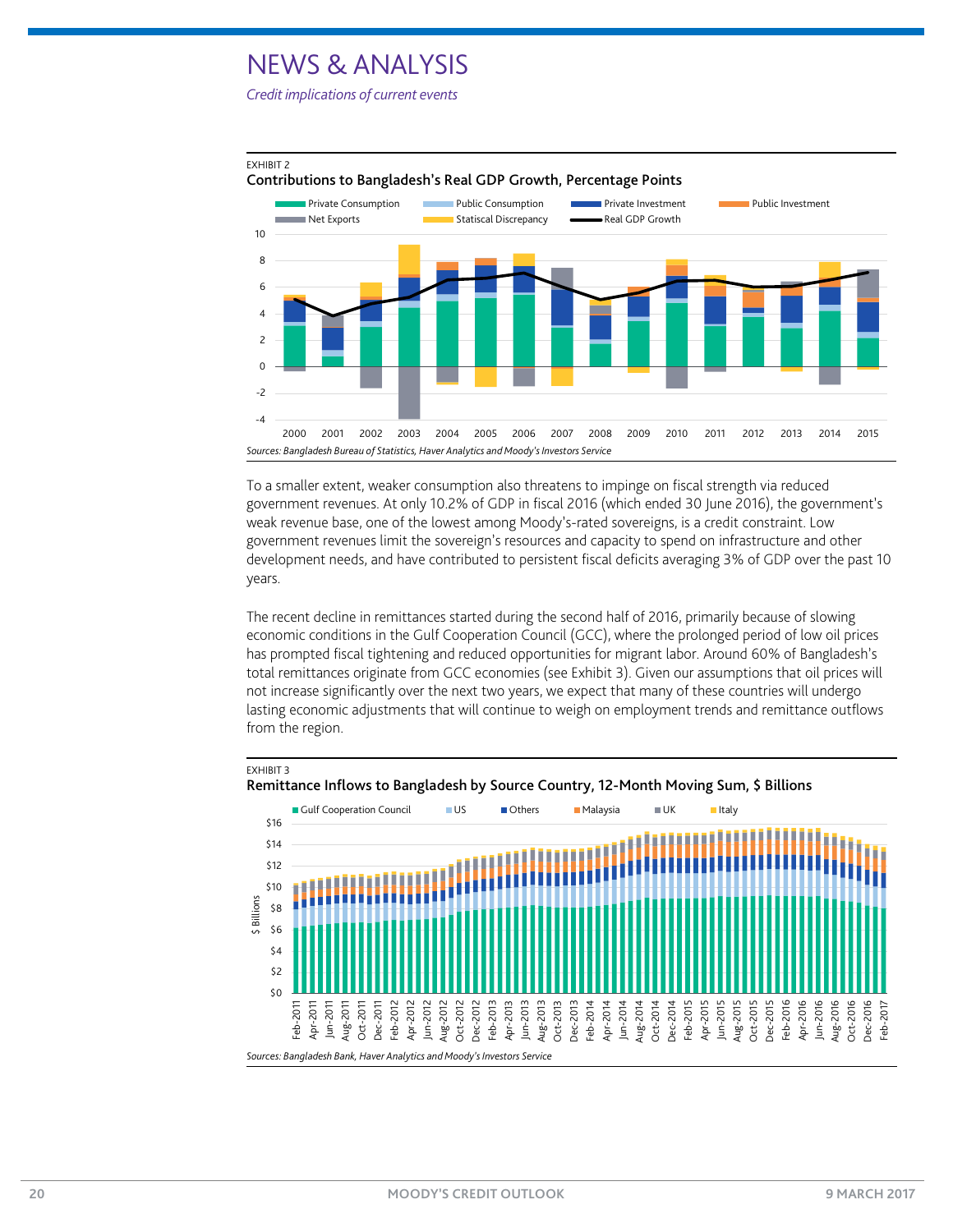### <span id="page-20-0"></span>RECENTLY IN CREDIT OUTLOOK

*Select any article below to go to last Monday's Credit Outlook o[n moodys.com](http://www.moodys.com/)*

### NEWS & ANALYSIS

#### [Corporates](http://www.moodys.com/viewresearchdoc.aspx?docid=PBC_194600) 22 and 22 and 22 and 22 and 22 and 22 and 22 and 22 and 22 and 22 and 22 and 22 and 22 and 22 and 22 and 22 and 22 and 22 and 22 and 22 and 22 and 22 and 22 and 22 and 22 and 22 and 22 and 22 and 22 and 22 and 2

- » [McDonalds' Planned Shareholder Returns Will Increase Debt](http://www.moodys.com/viewresearchdoc.aspx?docid=PBC_194600)
- » [Presidio Plans to Use IPO Proceeds to Reduce Debt](http://www.moodys.com/viewresearchdoc.aspx?docid=PBC_194600)
- » [Anheuser-Busch InBev's Weak Operating Performance Makes](http://www.moodys.com/viewresearchdoc.aspx?docid=PBC_194600)  [Deleveraging Harder](http://www.moodys.com/viewresearchdoc.aspx?docid=PBC_194600)
- » [Intelsat's Planned Merger with OneWeb Is Credit Negative](http://www.moodys.com/viewresearchdoc.aspx?docid=PBC_194600)
- » [Results for Roche's Perjeta in Phase III Aphinity Study Are](http://www.moodys.com/viewresearchdoc.aspx?docid=PBC_194600)  [Credit Positive](http://www.moodys.com/viewresearchdoc.aspx?docid=PBC_194600)
- » [Italian Court Upholds Manutencoop's Reduced Antitrust Fine,](http://www.moodys.com/viewresearchdoc.aspx?docid=PBC_194600)  [a Credit Positive](http://www.moodys.com/viewresearchdoc.aspx?docid=PBC_194600)
- » [ITV Will Pay Special Dividends in 2017, a Credit Negative](http://www.moodys.com/viewresearchdoc.aspx?docid=PBC_194600)
- » [PETRONAS Sells 50% Stake in Its RAPID Refinery Project to](http://www.moodys.com/viewresearchdoc.aspx?docid=PBC_194600)  [Saudi Aramco, a Credit Positive](http://www.moodys.com/viewresearchdoc.aspx?docid=PBC_194600)
- » [Sime Darby's Proposed Listing of Plantation and Property](http://www.moodys.com/viewresearchdoc.aspx?docid=PBC_194600)  [Businesses Is Credit Negative](http://www.moodys.com/viewresearchdoc.aspx?docid=PBC_194600)

#### [Infrastructure](http://www.moodys.com/viewresearchdoc.aspx?docid=PBC_194600) 12

- » [Arizona Public Service's Proposed Rate Case Settlement Is](http://www.moodys.com/viewresearchdoc.aspx?docid=PBC_194600)  [Credit Positive](http://www.moodys.com/viewresearchdoc.aspx?docid=PBC_194600)
- » [Korea's Gas and District Heating Utilities' Tariff Hikes Are](http://www.moodys.com/viewresearchdoc.aspx?docid=PBC_194600)  [Credit Positive](http://www.moodys.com/viewresearchdoc.aspx?docid=PBC_194600)

#### [Banks](http://www.moodys.com/viewresearchdoc.aspx?docid=PBC_194600) **15**

- » [Wells Fargo's Compensation Reductions Are Credit Positive](http://www.moodys.com/viewresearchdoc.aspx?docid=PBC_194600)  [Amid Its Deficient Sales Practices](http://www.moodys.com/viewresearchdoc.aspx?docid=PBC_194600)
- » [CIT Group's Material Control Weaknesses Mar Its](http://www.moodys.com/viewresearchdoc.aspx?docid=PBC_194600)  [Transformation](http://www.moodys.com/viewresearchdoc.aspx?docid=PBC_194600)
- » [HSBC Mexico's Return to Profitability Is Credit Positive](http://www.moodys.com/viewresearchdoc.aspx?docid=PBC_194600)
- » [Investor Interest in HSH Nordbank's Privatisation Is](http://www.moodys.com/viewresearchdoc.aspx?docid=PBC_194600)  [Credit Positive](http://www.moodys.com/viewresearchdoc.aspx?docid=PBC_194600)
- » [Banco Sabadell's Sale of US Subsidiary Boosts](http://www.moodys.com/viewresearchdoc.aspx?docid=PBC_194600)  [Core Capitalization](http://www.moodys.com/viewresearchdoc.aspx?docid=PBC_194600)
- » [Aareal Bank's Reduced Loss-Absorption Capacity Is](http://www.moodys.com/viewresearchdoc.aspx?docid=PBC_194600)  [Credit Negative](http://www.moodys.com/viewresearchdoc.aspx?docid=PBC_194600)
- » [Greek Banks' Customer Deposits Declined in January, a](http://www.moodys.com/viewresearchdoc.aspx?docid=PBC_194600)  [Credit Negative](http://www.moodys.com/viewresearchdoc.aspx?docid=PBC_194600)
- » [Turkish Regulator Plans Reduced Risk Weighting on Banks'](http://www.moodys.com/viewresearchdoc.aspx?docid=PBC_194600)  [Foreign-Exchange Reserves, a Credit Negative](http://www.moodys.com/viewresearchdoc.aspx?docid=PBC_194600)
- » [Kazakh Government Helps Halyk Bank Take Over](http://www.moodys.com/viewresearchdoc.aspx?docid=PBC_194600)  [Kazkommertsbank, a Credit Positive](http://www.moodys.com/viewresearchdoc.aspx?docid=PBC_194600)
- » [Zenith Bank's Profits and Capital Buffers Increased in 2016](http://www.moodys.com/viewresearchdoc.aspx?docid=PBC_194600)

#### [Sovereigns](http://www.moodys.com/viewresearchdoc.aspx?docid=PBC_194600) 30

- » [IMF Postpones Aid Disbursement to Tunisia, a Credit Negative](http://www.moodys.com/viewresearchdoc.aspx?docid=PBC_194600) [Securitization](http://www.moodys.com/viewresearchdoc.aspx?docid=PBC_194600) 32
	- » [Prosper's Funding Agreement Is Credit Positive for Its](http://www.moodys.com/viewresearchdoc.aspx?docid=PBC_194600)  [Marketplace Lending ABS](http://www.moodys.com/viewresearchdoc.aspx?docid=PBC_194600)
	- » [Tricon's Acquisition of Silver Bay Would Benefit Both Firms'](http://www.moodys.com/viewresearchdoc.aspx?docid=PBC_194600)  [Single-Family Rental Securitizations](http://www.moodys.com/viewresearchdoc.aspx?docid=PBC_194600)